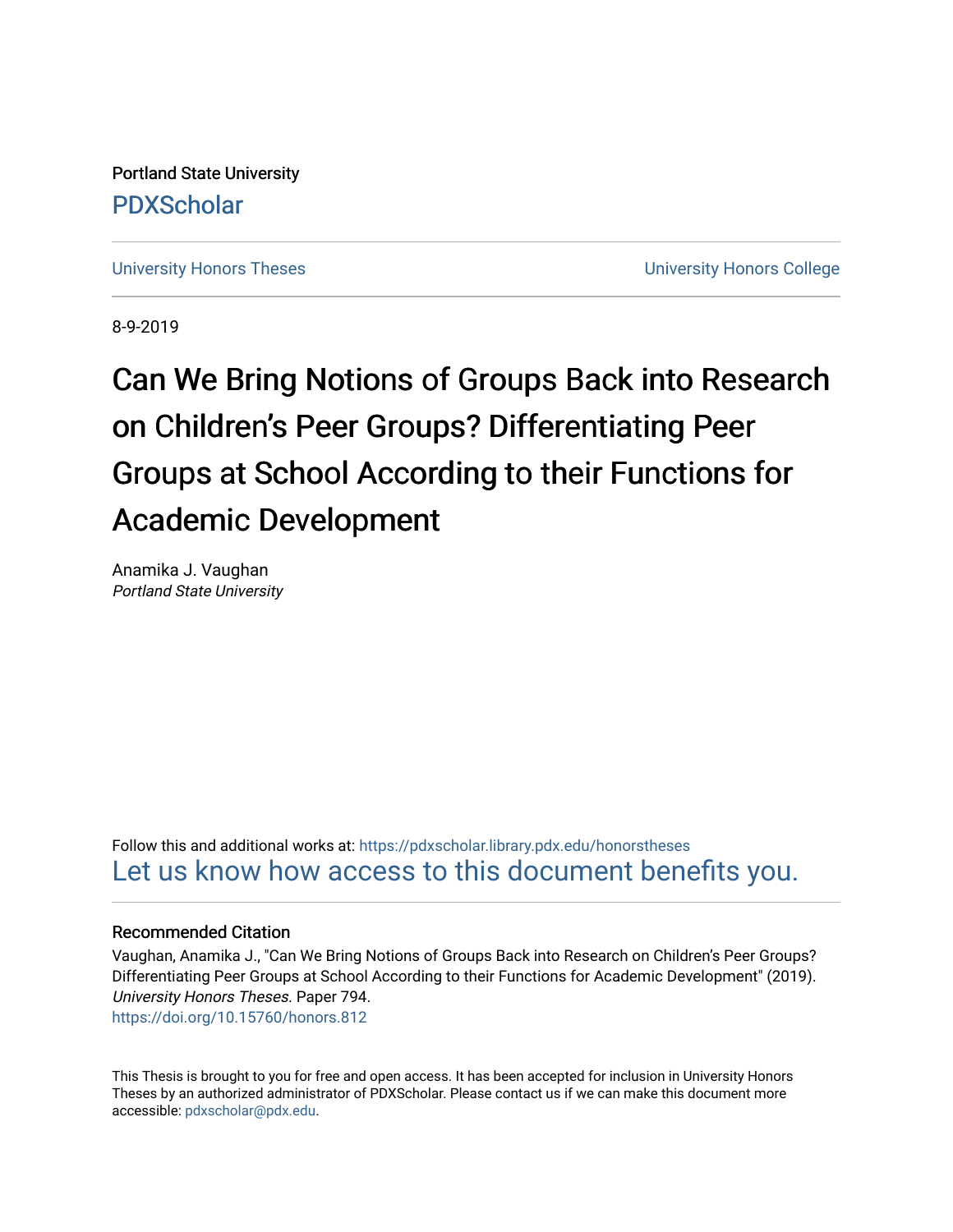### **Can We Bring Notions of Groups Back into Research on Children's Peer Groups?**

Differentiating Peer Groups at School According to their Functions for Academic Development

Anamika Vaughan

Advisor: Prof. Dr. Thomas Kindermann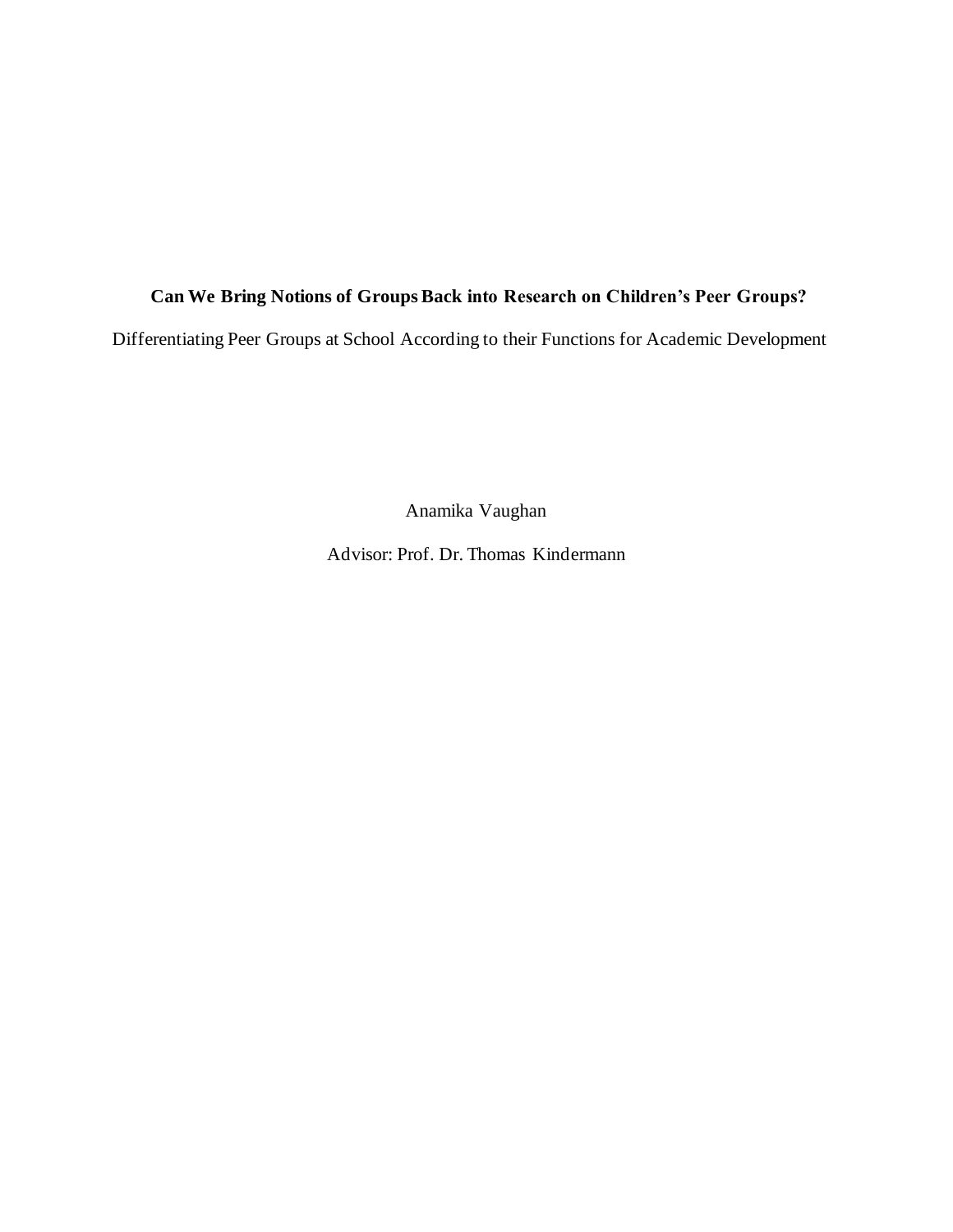#### **Abstract**

Strategies to examine children's peer relationships at school can be broadly distinguished into studies of Sociometric Acceptance (Social Status), studies of Social Crowds, studies of Friendship Groups, and studies or Social Networks of frequent interaction partners. Sociometric groups and social crowds are defined as social categories, that is, groups containing students with similar characteristics or lifestyles who often do not share close relationships. In contrast, friendship groups and groups of frequent interaction partners necessitate close and mutual connections between the members of each group.

This study focuses on *interaction groups* and the ways in which the labels that children assign to groups differentiate the groups according to classroom engagement and according to their academic motivation, specifically, their teacher-rated motivation in the classroom. Traditionally, like friendship groups, interaction groups tend to be treated as one 'generic' peer group composite across all members, and no distinctions are made according to the purposes these groups may have. Using existing data (Kindermann, 2007), this study examined the names and characteristics that students ascribed to groups of peers whom they observed to frequently interact with one another at their school and attempted to categorize these groups in a meaningful way. Based on the literature, the groups were expected to roughly fall into three categories: academically-oriented groups, socially-oriented groups, and location-oriented groups. The analyses describe the groups based on group members' engagement in the classroom, which is a key indicator of children's academic motivation, examine possible differences in processes of peer selection according to academic characteristics, and suggest how different peer groups might influence their members in different ways.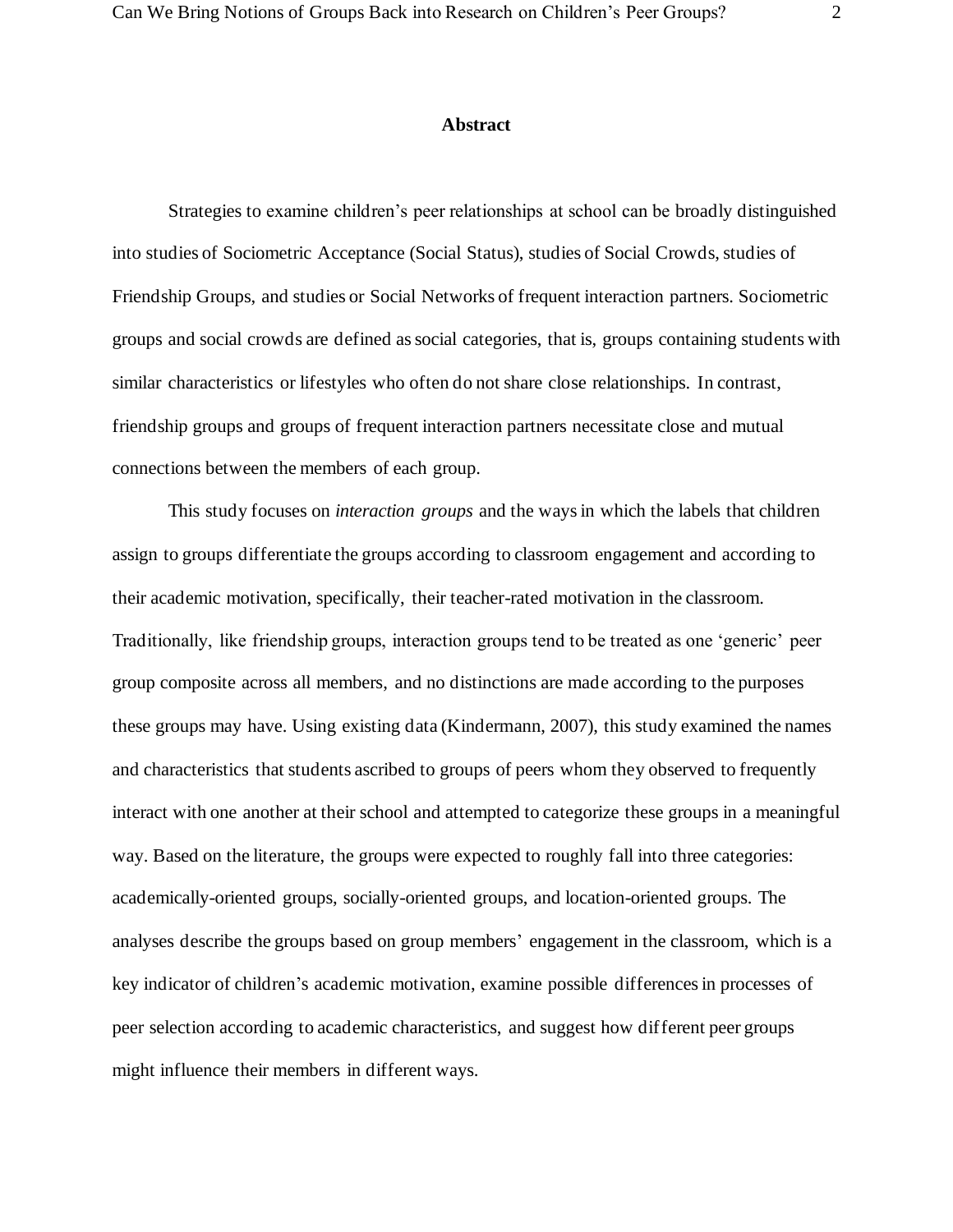## **Can We Bring Notions of Groups Back into Research on Children's Peer Groups? Differentiating Peer Groups at School According to their Functions for Academic Development**

#### **Introduction**

Why are peer relationships important for school-age children? Almost all cultures have formal education organized in a way where there is one teacher (or in some cases several teachers) and many students in a classroom at the same time (Kindermann 2016). There are real relationships between membership in peer groups and outcomes for students (substance use, grades, self-esteem etc.). The better the understanding we have about peer groups and their meanings for students, the better educators and childcare providers can create interventions for at-risk children and provide support for children in areas where they need the most help.

#### **Literature Review**

#### **Different Kinds of Peer "Groups"**

In the world of children in the education system, different kinds of peer relations have been in the focus of empirical analyses. The most commonly known and most frequently researched relationships are dyadic *friendships* which are close, mutual, high-quality friendships between two children. For the purposes of my paper, I will be focusing on larger groups of peers, beyond dyads known as *peer groups*. Such groups can be captured as groups of friends, but in this study, they will be defined as groups of students who tend to spend time with one another in various activities. Thus, these groups will include students' friends, but also other peer group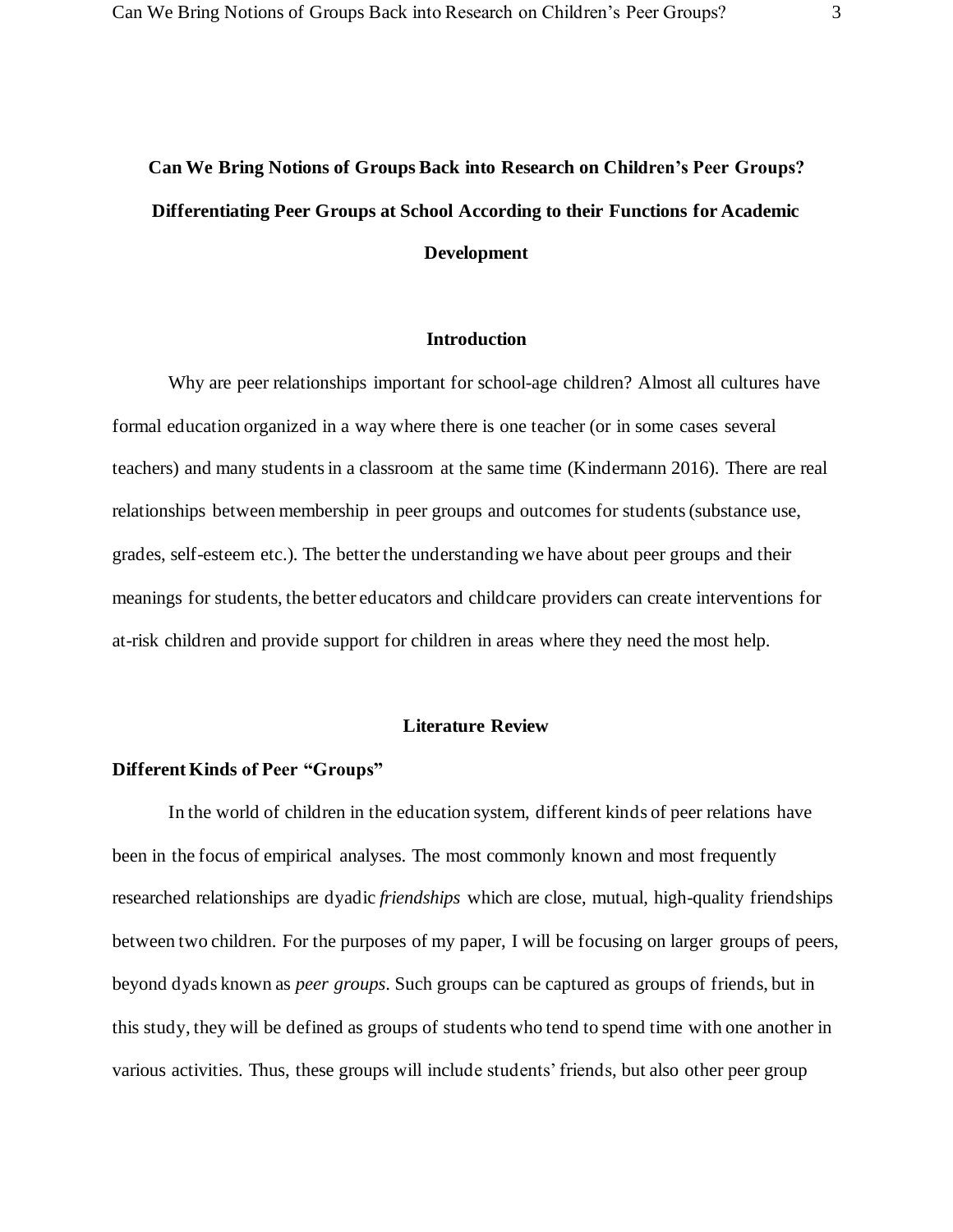members who are not considered close friends.

In the current literature, the term "peer groups" is used to denote several kinds of students that are either similar in some respect or that form groups of people who interact with one another. There are four commonly used forms of peer groups (Kindermann & Gest 2009). In addition, there are studies that use the term "peer group" in an undifferentiated way to describe any kind of grouping of students. A systematization is given in Figure 1.



*Figure 1: Systematization of different social groups (from Kindermann & Gest 2009)*

First there are sociometric groups, which generally categorized how well an individual is generally liked by the other members of a classroom. Generally, sociometry is used to uncover the structure of an entire group of people by mapping alliances, mutual friendships, one-sided friendships, and other kinds of intragroup relationships the sociometric researcher wants to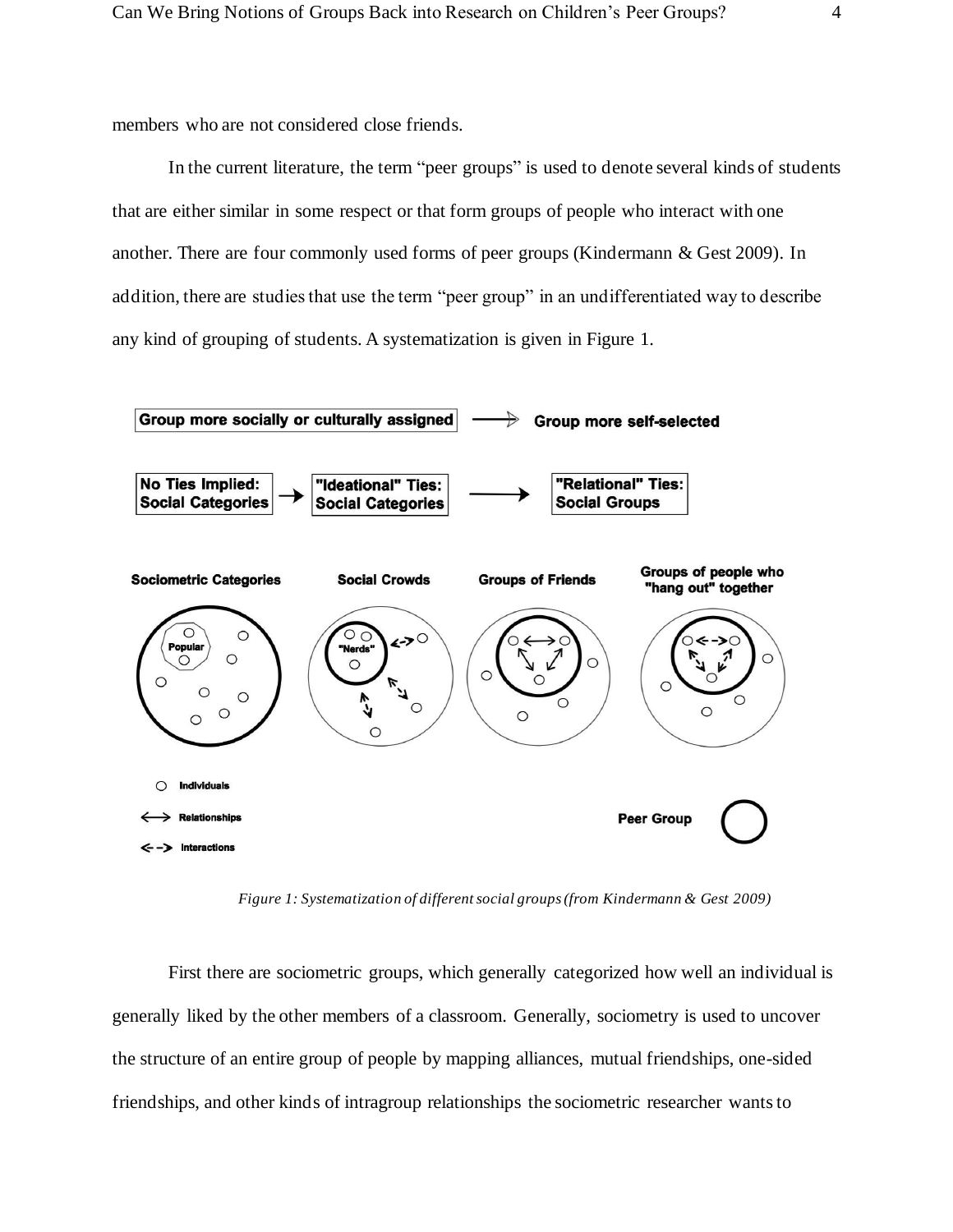include.

Secondly, there are crowds which are formed through reputation. The existing literature generally agrees on five general groups, "Jock," "Popular," "Nerd," "Deviant," and "Other/Average." Membership within a crowd does not necessitate friendships with anyone else in the crowd and usually reflect shared lifestyles or interests.

In addition, there are friendship and interaction groups, which are less personal than dyadic pairs but are much more personal and interactive than a crowd. These groups are comprised of clusters of mutual friends who share close relationships and or *do things together*.

Currently, the primary mode of analyzing these groups is through "actor-oriented" analyses, which place a child as the center of the group and map any detectable relationships (such as friends, peer group partners, or crowd members) around that child. This is statistically advantageous because people have their own "groups" (and individuals remain the unit of analysis, not groups), but this gives up on notions that there would be groups that exist beyond individuals. Thus, this method does not differentiate between the kinds of connections that are mapped, and it overlooks many different ways in which those connections might function for a child. For example, connections made through academic or work groups may end up coexisting with connections made through extracurricular activities, even though those relationships look very different. The importance of peer groups cannot be overstated; the current study aims to examine differences among the different kinds of peer group members that a child has. Firstly, the goal is to examine differences between those sets of members of a child's peer group who are seen as serving academic purposes, versus other members who fulfill more social functions.

#### **Is it possible to Use Crowd Category Labels to describe Peer Groups?**

Sherif and Sherif (1967) showed that negative or positive behavior outcomes were not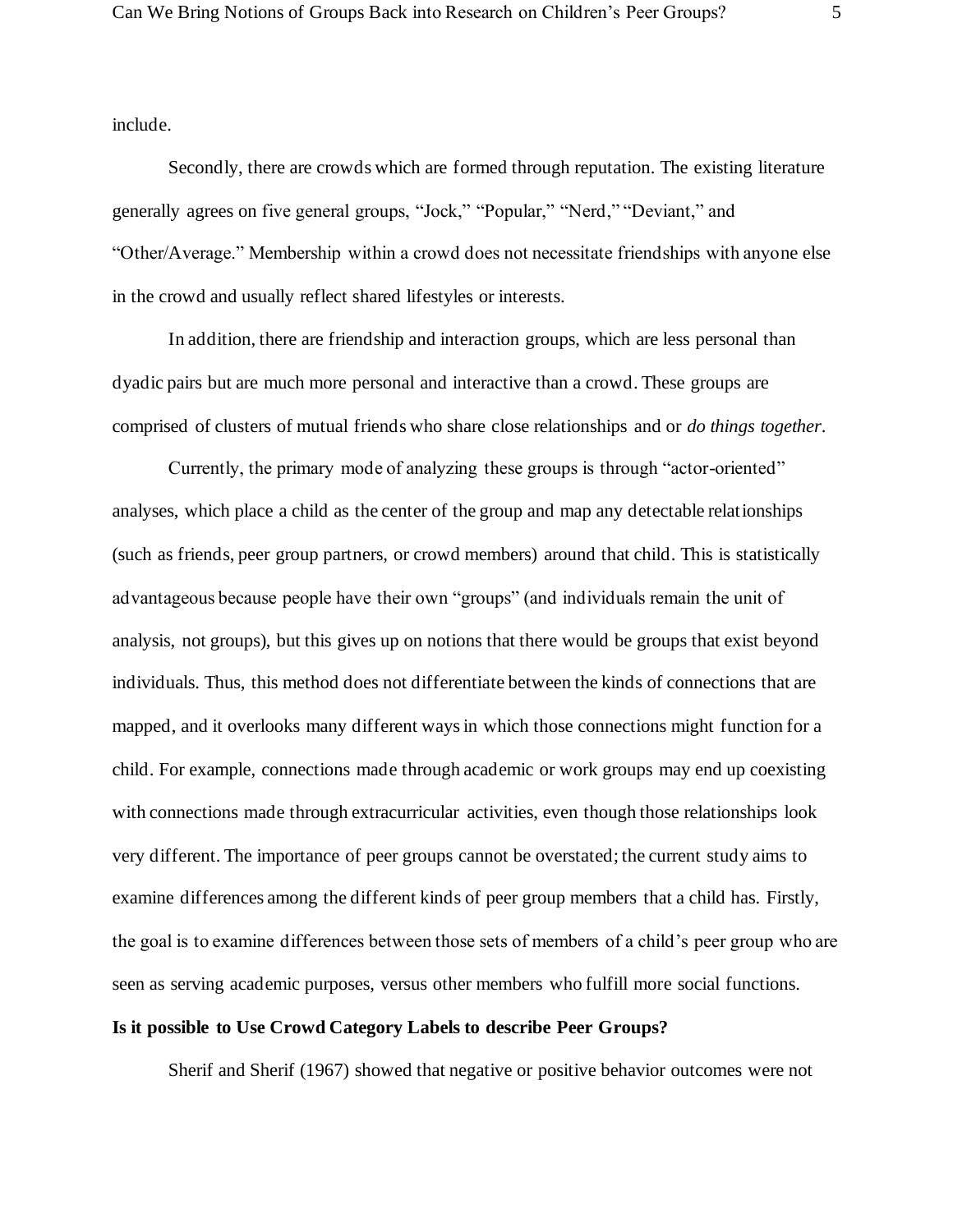predictable by socio-economic status, but instead by the agreed upon rules and culture of the peer group in which a youth belonged. The paper reveals the deliberate way in which children organize themselves around their identity as a member of their chosen peer group. The choices that children make with regards to their peer group identity matter.

 Sherif and Sherif also conducted a famous study on 12-year-old boys called the Robber's Cave Experiment to test their theory called *Realistic Conflict Theory* (Sherif 2010). This theory posited that conflict arises when groups compete over limited resources. The Sherifs studied two groups of boys, who were randomly assigned together as strangers to two different groups and were allowed time to bond and independently develop a culture within their specific group. These groups were named "Eagles" and "Rattlers."

After this bonding stage, the two groups then competed against each other in a series of competitions. The winners of these competitions would receive prizes, while losers received nothing. The researchers then began to artificially create tension between the groups by making one group win over the other. This resulted in increased intergroup aggression such as theft, vandalism, and physical fighting. The boys even held prejudices against members of their opposing groups (UA, CCHP. 2015).

 Finally, the researchers attempted to reduce tension between the groups by making all the boys work together toward common goals. The Sherifs correctly predicted that simple coexistence of the boys, even in the absence of competition, would not eliminate the intergroup tension (UA, CCHP. 2015). It was only when these boys had to cooperate for a common goal beyond their group identity as a "Rattler" or "Eagle" that intergroup discrimination and prejudice could be overcome.

The realistic conflict theory reveals something important about peer groups: Peer groups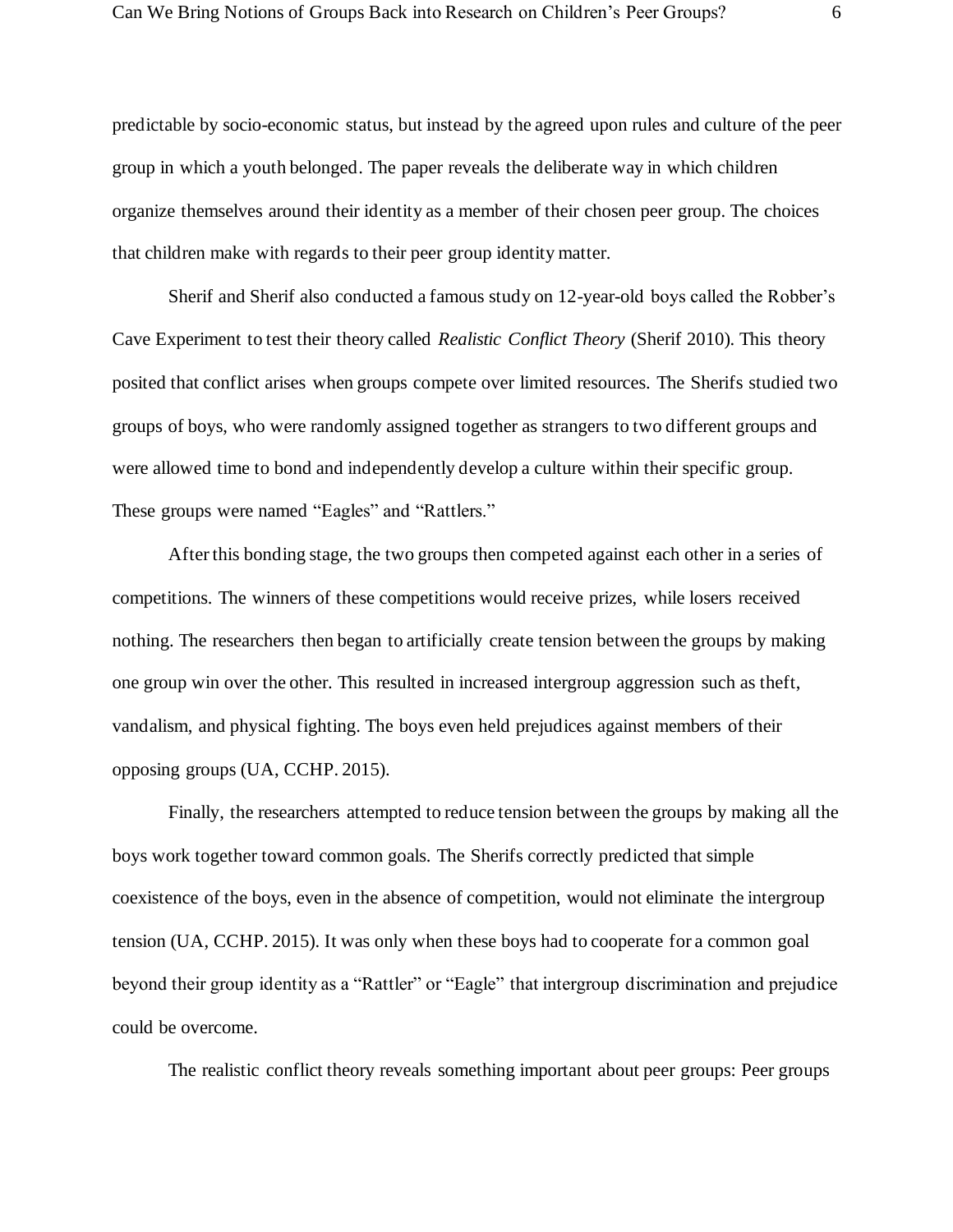can in fact produce their own cultural norms and codes at the cost of prejudicing themselves against other groups. These peer groups norms and identities cannot be overlooked when studying children in education as they can, in some cases, drastically influence the behavior and attitude of individuals against other children outside of their peer group.

When peer groups are not experimentally assigned and instead natural groups are studied, peer crowd labels have been shown to be helpful for differentiating different kinds of individual students according to their peer affiliations. For example, crowd labels can help to predict behavioral and intrapersonal outcomes for individual students in schools: Findings indicate that crowd membership in "deviant" groups is correlated with negative behavioral outcomes such as smoking, drug use, and poor academic performance (Urberg, Değirmencioğlu, Tolson, Halliday-Scher 2000; Dubow & Cappas, 1988: Lynn & Mitchell, 1997), whereas being a "Nerd" and "Brain" correlated with higher academic performance (Prinstein et al 2002) and positive behavior outcomes (Urberg, Değirmencioğlu, Tolson, Halliday-Scher 2000).

#### **The Current Study**

 In 2007, as a part of a longitudinal study of sixth graders, Kindermann published a study examining how naturally existing peer groups affected the academic engagement of students. Kindermann found that there were consistent peer influences on individual students' engagement, so that the average motivation levels of a child's peer group members predicted changes in the individual child's academic motivation over time. The data were collected via student questionnaires, student achievement scores and grades in Mathematics and English, teacher questionnaires, and network assessments using a method of Socio-Cognitive Mapping (SCM). SCM goes beyond children's self-reports of peer group affiliations (the typical method in the friendship literature), in that it uses participant observations that children provide of groups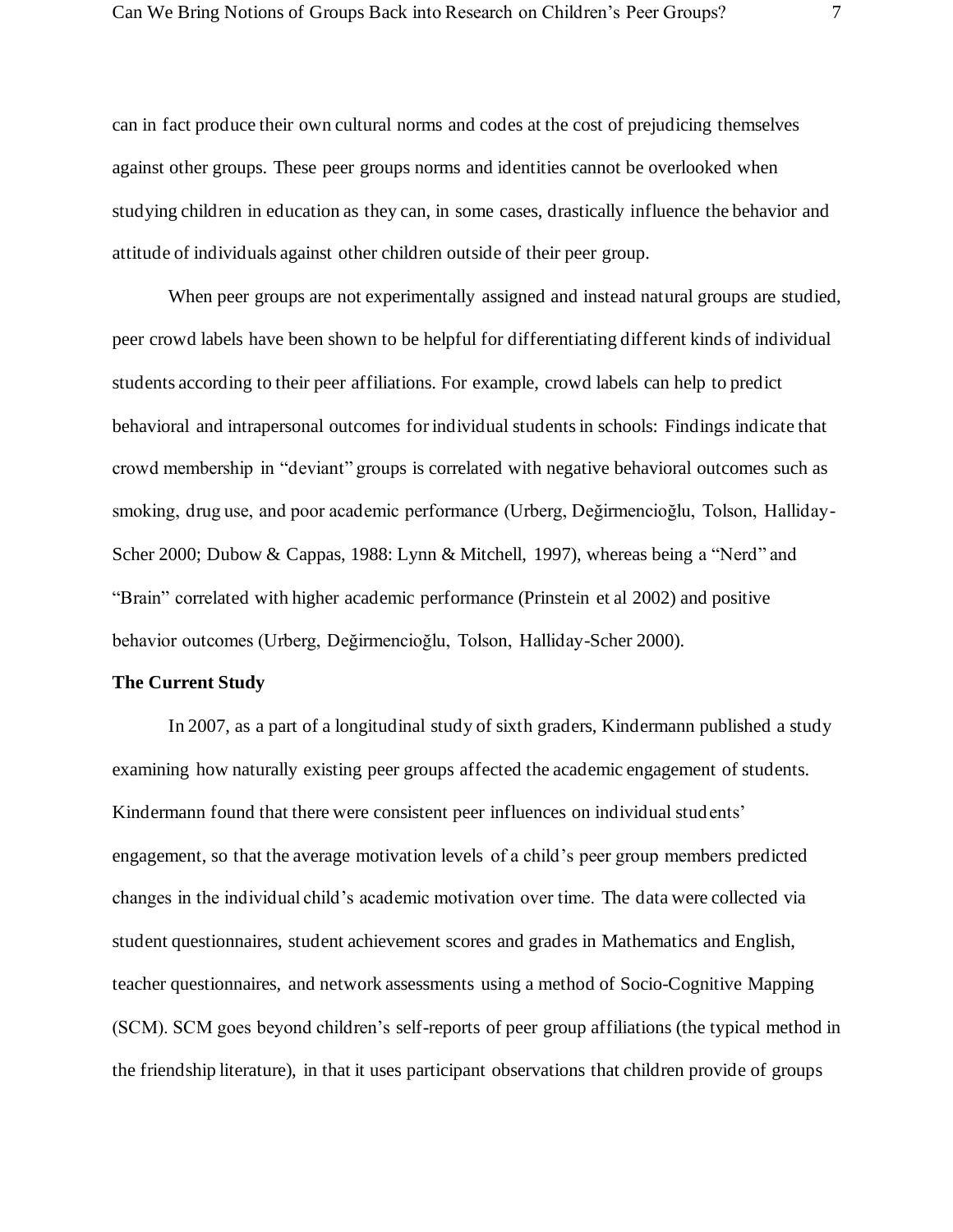they see at their school. This has the advantage that if a student chooses not to participate in a study himself or herself, he or she can still be observed interacting in a group by others. SCM data tend to be more complete, because they tend to include students as members of the network whose close friends did not participate.

In addition to the traditional SCM assessment, students were asked to give names to the peer groups/crowds which they observed. In many cases, these would be names by which such groups would be known in the school; if there was no commonly known name, students were asked in addition to give a description of what the members of a group would typically do when they were together.

 The current study aims to make sense of the names that children gave to themselves, to their own groups, and to other groups they observed among their peers. The research question was: What significance do these peer group "names" have for peer groups, and what do they mean? The goal was to better understand how peer groups work at school, and by extension what relationships might exist between how the groups are named and how they function. A specific goal was to examine how the categories of the peer group names can be used to find out whether differences exist in how different kinds of groups influence individuals' academic development. To give an example, when groups are formed around academics, they may exert different influences than groups that are formed around versus non-academic issues (e.g., the journalism club versus the lunch-bunch).

#### **Human Subjects Approval**

The first part of this thesis was a formal human subjects IRB application. Because the data have already been collected through IRB-approved means and the data have been anonymized, the current study was approved by the Portland State Human Subjects Review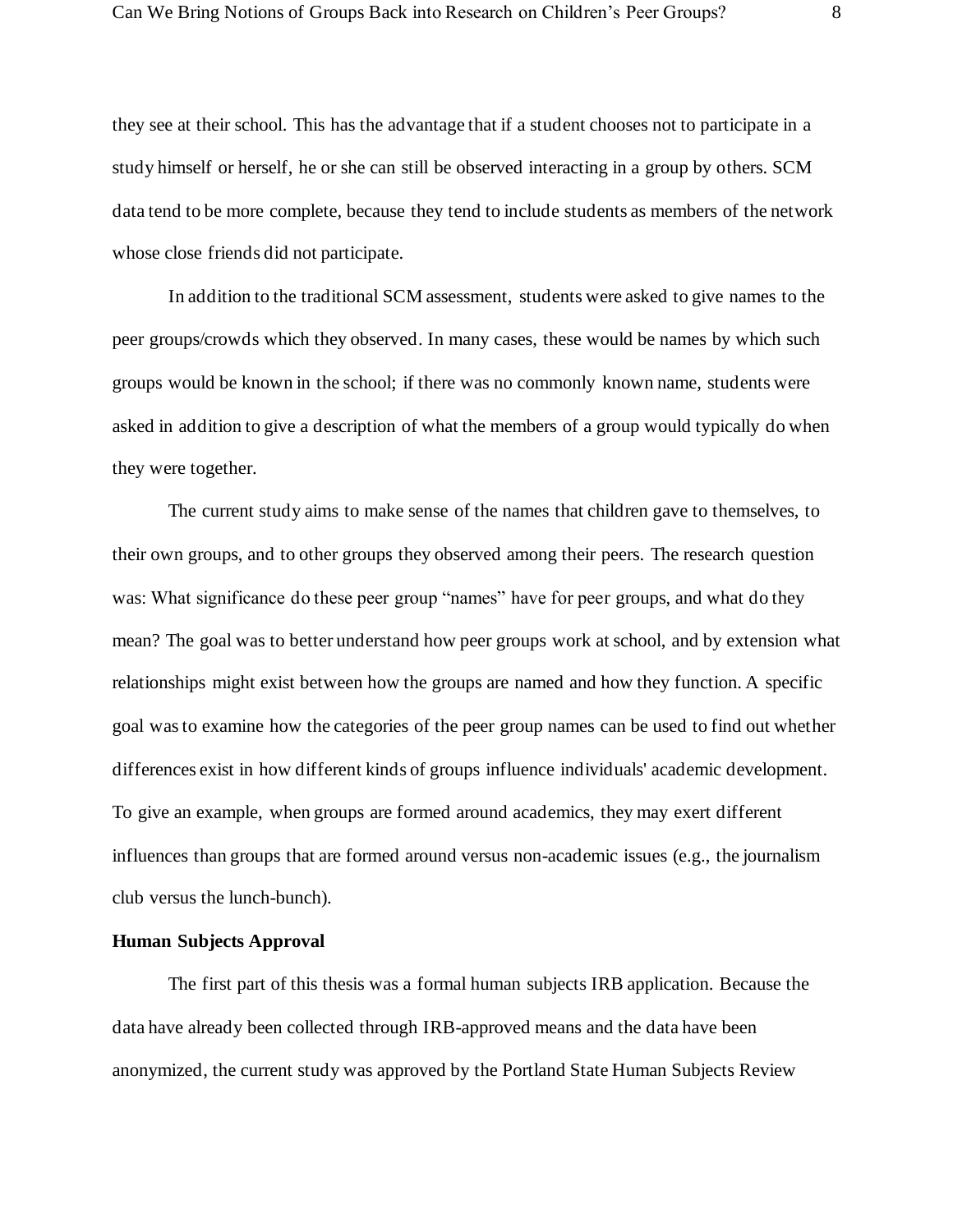#### Committee.

This study is a reanalysis of Kindermann's 2007 study and focuses on an entire cohort of sixth graders in their first year of middle school, which was located in a rural/suburban town in the northeast of the United States. The middle school was the only public school for this age group in the town of around 15,000 inhabitants, 90% of whom were of European American descent, and which had 87% of its adults with an education at or above the high school level. *Setting and Sample.* 

Of the 366 total sixth graders (48% female), 340 participated who consented and had parental permission. The school had placed students into homeroom classrooms with the intent that one designated teacher was primarily responsible for the students and had daily contact with them. For this study, all 13 teachers participated and all reported strong familiarity with their students.

#### *Design and Measures*.

Questionnaires were administered to students at two time points during regular classroom time. There was one measurement point during the first three months of the academic year, and another within the last three months of the academic year. The teachers also completed questionnaires on students' school engagement within one month of both assessments.

*Engagement and Disaffection.* Academic engagement was measured through teacher's perceptions of each student using a 14-item scale (Wellborn, 1991) which assessed both behavioral and emotional engagement (e.g., "This student works as hard as he/she can": "In my class, this student appears happy"). These two components are moderately intercorrelated  $(r =$ .31,  $n = 144$ ) and they form an internally consistent indicator of engagement ( $\alpha = .95$ ,  $n = 185$ ; Wellborn, 1991). Over an 8-month period, engagement ratings were highly stable  $(r = .73, p <$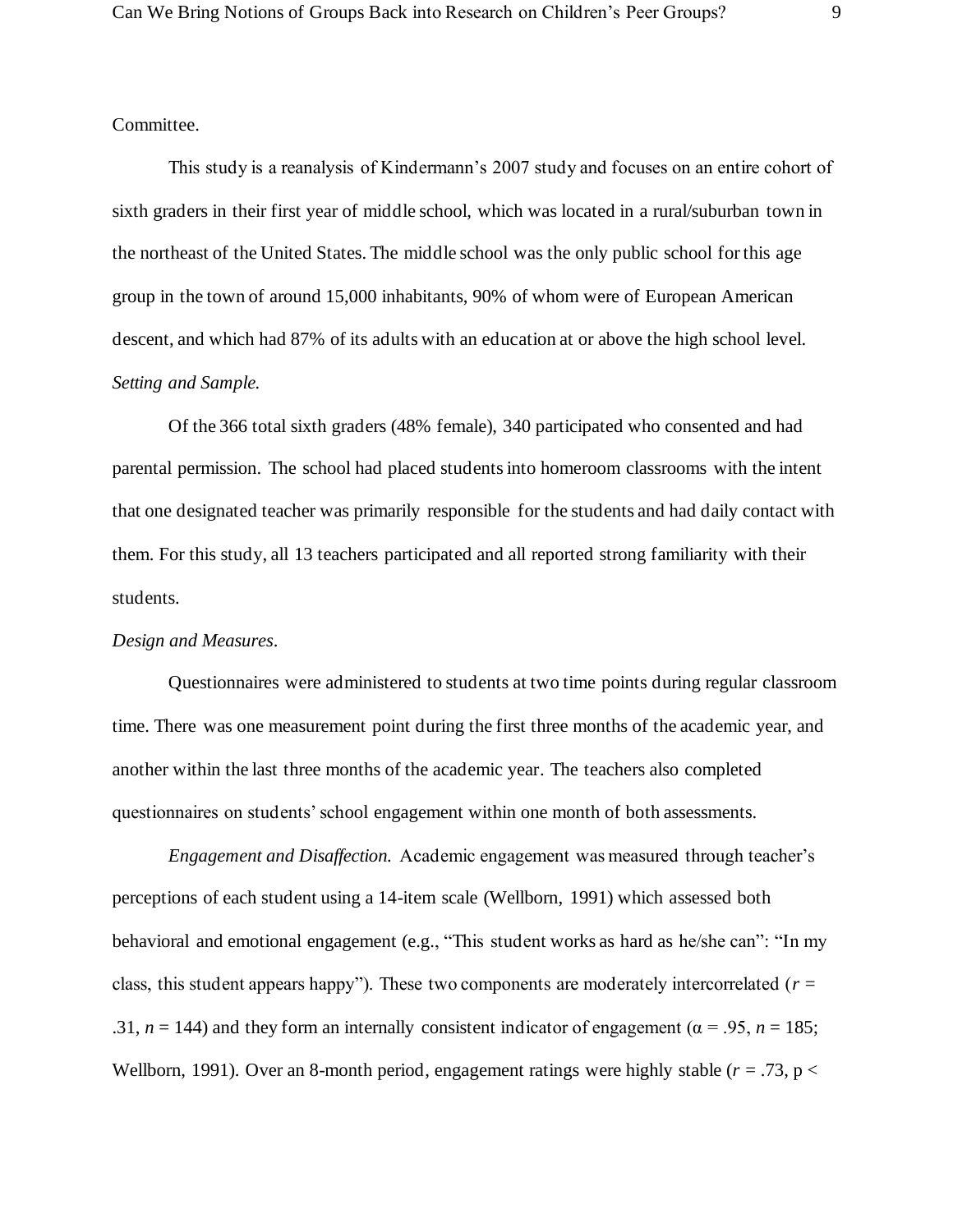$.001, n = 144$ ) and moderately correlated with grades and achievement scores (Kindermann 2007).

At the beginning of the academic year, teachers provided information on 318 students (93% of the students permitted to participate). Of the 22 students that were missed, seven had changed homerooms, eight had recently enrolled and were not well known by their teacher, and seven had not yet arrived at school. By the end of the school year, a total of 322 students had reports submitted about them: 18 of the original participants had left, but the 22 that were missed at the beginning of the year were then included. 300 students had teacher reports on them during both assessment periods (Kindermann 2007).

*Peer Groups.* Student peer networks were assessed using SCM (Cairns et al., 1985). Students were asked through questionnaires to list as many groups of students whom they knew to "hang out" frequently, including their own groups, dyadic groups, and students who belonged to multiple groups. The questionnaires allowed room for up to 20 groups, 20 students each, which no student completely utilized. A report would typically denote, for example, Child A, B, and C to form one group and D, E, F, G to form another). Student were also prompted to supply descriptive names to each group that characterized *what the group was about* (although many groups received no names). This method relies on free recall and public knowledge of peer groups and affiliations. Networks are assumed to exist when many observers agree on affiliations between students.

Of the total 366 student population, 280 students (57% girls) provided information about peer networks in their grade at the beginning of sixth grade, while 60 students (18% of population) did not provide such information (5 students' entries were illegible, 15 students indicated they didn't know anything, 33 left this portion of the questionnaire blank, and 7 had not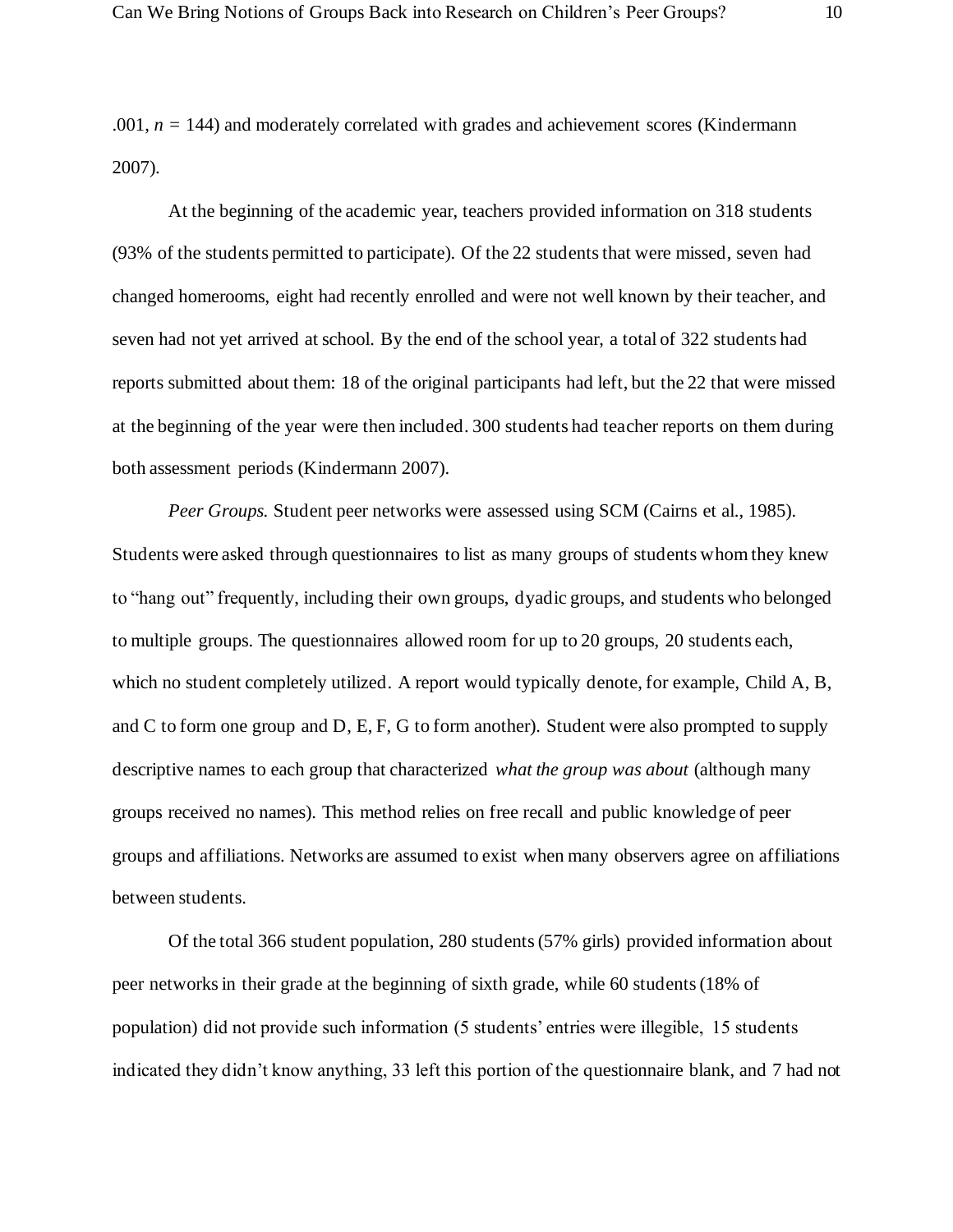yet arrived for the fall term). At the end of sixth grade, 219 students (60% of cohort) provided peer group network information, for the purpose of examining group stability.

*Network Identification*. At the beginning and at the end of the year, students reported that individuals had peer groups with between 2 and 15 members. At the beginning of the year, 280 students made 3,047 group member nominations totaling to 694 groups (on average, one student would nominate 2.7 groups of 5 members), and 293 students (80% of the cohort) were members of social networks. At the end of the year, 219 students reported 3,590 nominations for 664 total groups, averaging at 3 group nominations of 5.4 members per child.

Group affiliations were identified by arranging nominations in a co-occurrence matrix which denoted how often every single child was nominated to belong to the same group as any other child across the entire grade. To examine the likelihood that any given child being nominated with another child in the same was more than could be expected by chance alone, *binomial a-tests* were used. *Fisher's exact test* was also used, due to the prevalence of low expected cell frequencies, and so only connections that were significant (*p < .05)* using both strategies were accepted. In addition, connections that were based on single co-nominations were not accepted as in most cases, these were self-nominations.

The approach is individual oriented, meaning the method identifies connections between students and *does not identify distinct groups*. This means that a student can have multiple memberships in several groups, and so connections between that student and multiple different groups (outside of his/her primary group) are preserved. One may see this as a strategy to capture a student's group context, regardless of sub-group and cross-group differentiations. This allows for examination interindividual differences in context influences.

*Identified peer groups.* At the beginning of the school year, 293 students (80% of the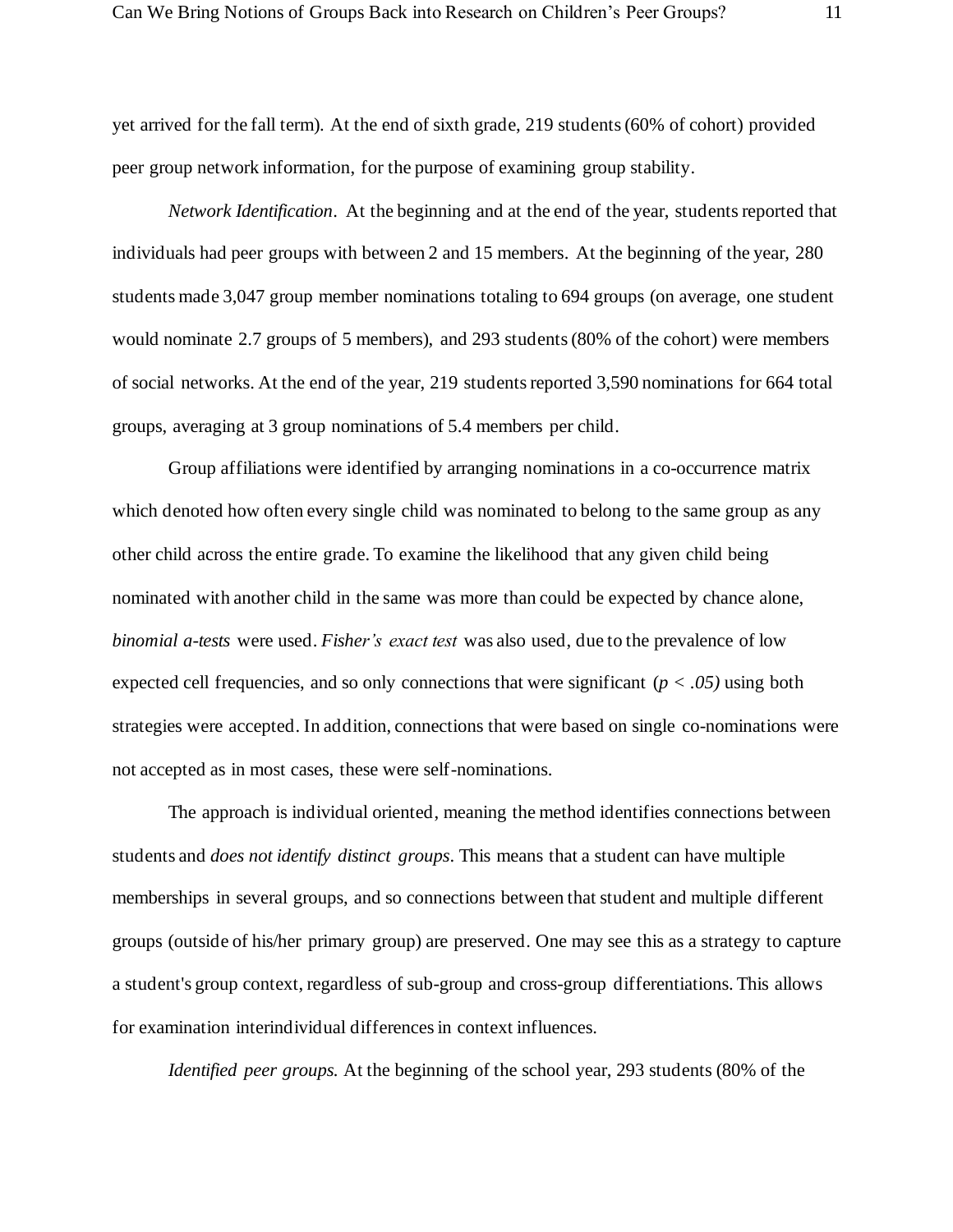cohort) were identified as a member of a peer group, and 73 students were found to have no network connection and to be by themselves

*Group Names:* Students were asked to nominate themselves and their classmates to peer groups, and name those groups in a way that described the essence of the group. Many identified groups did not get any names assigned. Of the 695 reported groups, 44.75% did not receive a group name nomination. In total, only 56 children (15% of the sample) were reported to be in a group that had no name. Most of the children with no group name also had no identified group. Of those groups that had names, their names reflected the many interests, activities, and lifestyles that these students shared with each other. Names indicated associations such as sports, academics, social groups, and popularity.

#### **Data Analyses**

 The data have already been collected for this study. The focus of this re-analysis was to re-categorize the existing data, and to run statistical analyses. The data were collected from 340 sixth graders and 13 teachers at one school, the data on social networks cover all 366 sixth graders at the school. No further data were collected.

The goal was to try to understand what these peer group names could mean. In most prior studies that examined something like names of peer groups, group names were (experimentally) assigned to students. This analysis attempted to gather additional information from how students themselves perceived their peer groups.

It was expected that the analysis would reveal that academic groups would have the highest scores in teacher-perceived academic engagement. Academic groups were expected to be more selective of their members based on academic characteristics and criteria. Academic groups also tend to influence their members more significantly than do other groups. Additionally, it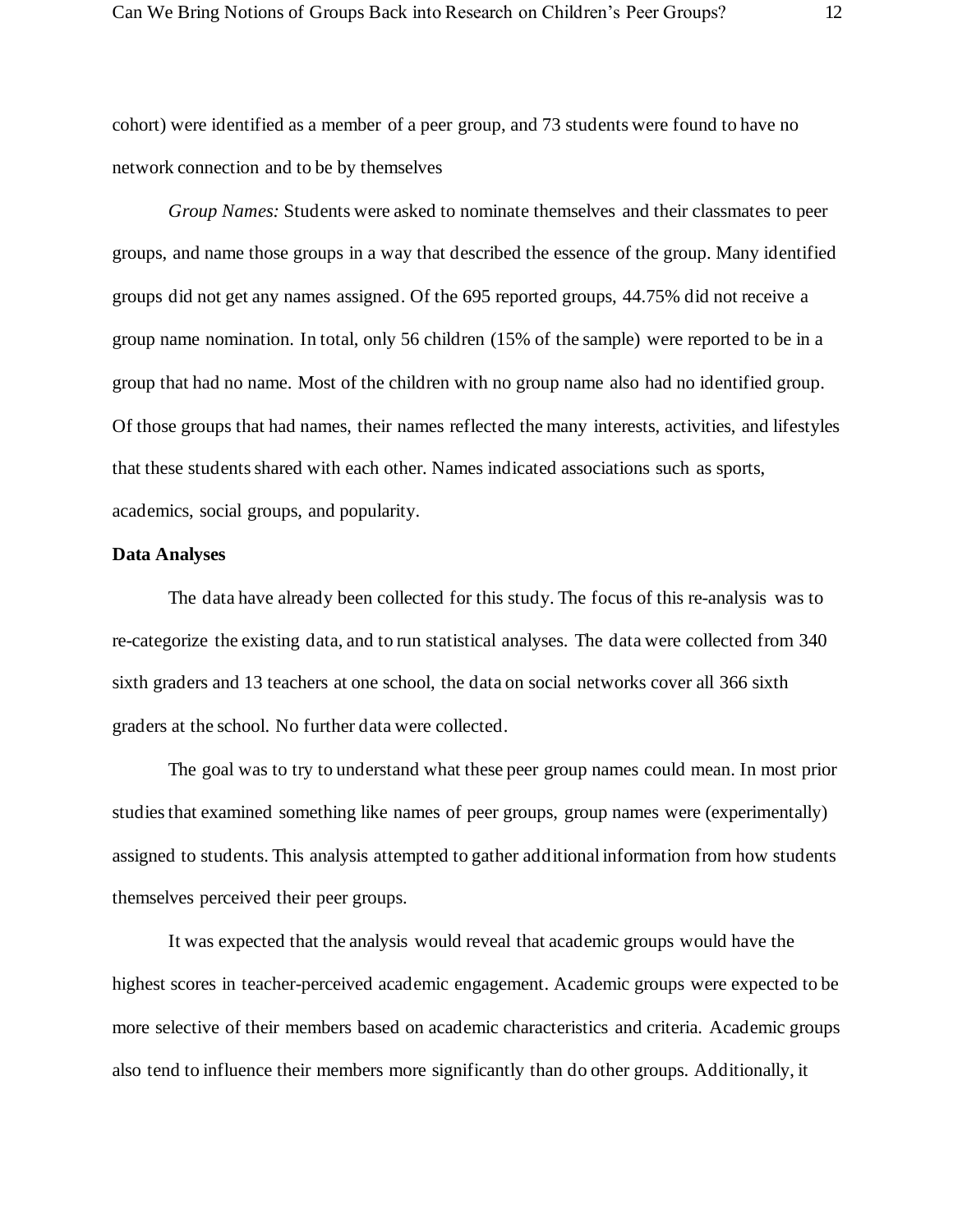was expected that peer groups based around sports and athletics will have mixed results. This is consistent with the findings of peer crowd trends in the literature for athletes. Lastly, social groups should have the lowest scores in engagement and lowest grades.

#### **Results**

The results will be presented in 3 steps. Since the goal of the study was to examine the extent to which the *names* that children gave the groups they observed at their school, first, there will be a descriptive overview of the nominations. The second part is an analysis of specific categories that were generated from the overall names, as well as their relationship with students' teacher-rated classroom engagement. In specific, most attention was focused on Academic Groups (when names indicated any academic purpose of the group). First, students' *Primary Groups* were determined. Categories of groups were formed by using the names on which most of the members of every child's peer group agreed upon. *Secondary Groups* were determined from the other names for which there was a sizeable portion of agreement.

The third part of the results will be specifically about *Academic groups.* In this analysis, all groups that were seen as Academic contained *at least one member* who described this group as academic in nature (CNAMES). This category will be contrasted with a category consisting of groups that had mainly social purposes (groups of friends, social cliques hanging out at the mall), and with groups that just met at school (the lunch group; groups of children who walked home together). Children without a group or with a group that did not receive a name by anybody will be included for comparison.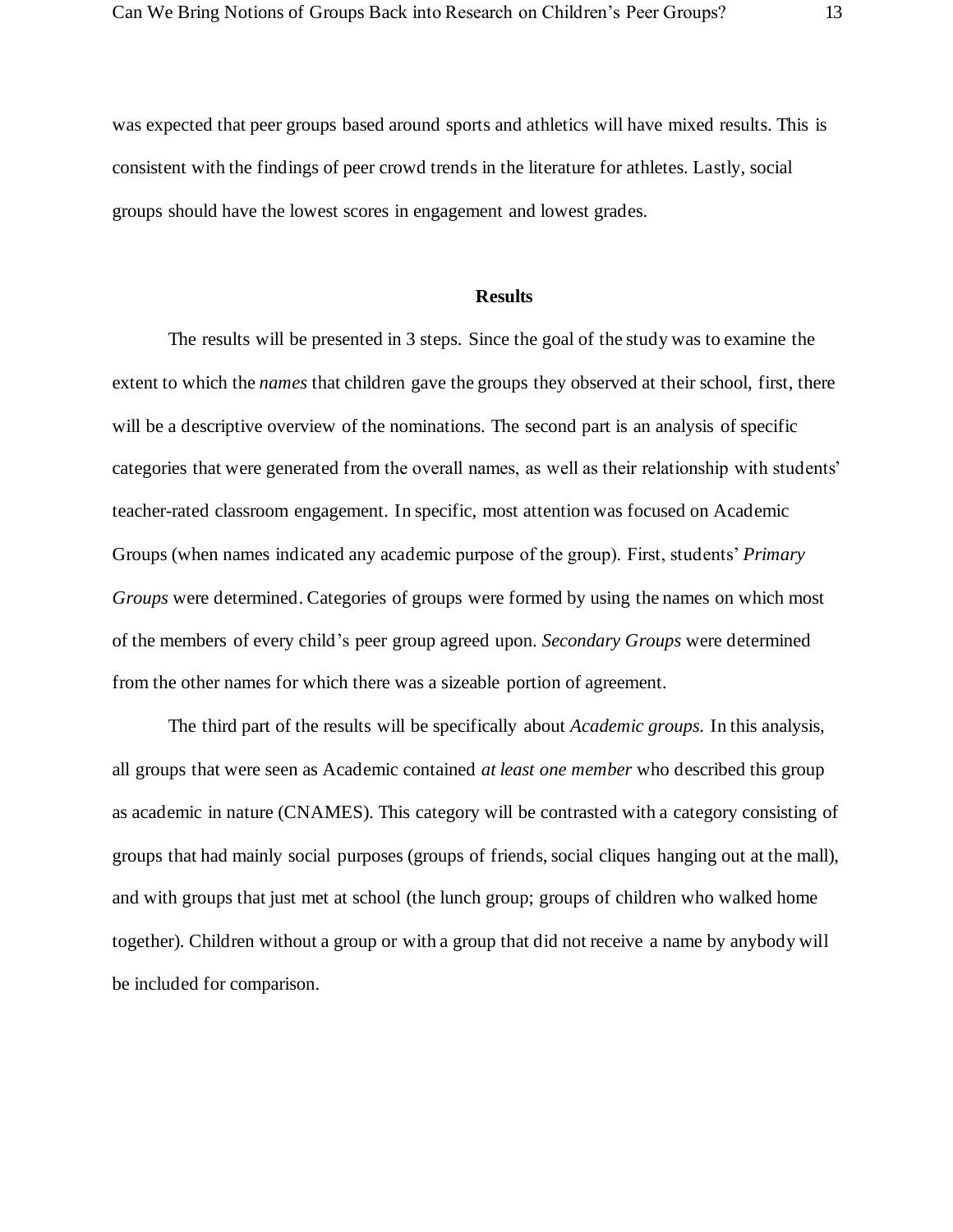#### **Descriptive Data**

Overall, the 366 sixth graders reported a total of 1431 group names, many of which with similar or equivalent meaning. An individual student reported, on average, about 4 group names. There were 56 students who were not reported to be in any group with a name (including groups named "no name" and illegible nominations). There were 120 unique names in total. Table 1 gives an example using the most frequent as well as some less frequent names.

Most students whose peer groups were reported to have names did receive many different names. For many groups, there was little consensus. In order to find the best descriptors of children's groups, two strategies were used: Decisions about a Child's Primary Group, and decisions about Combined Groups.

#### Table 1

|  |  |  | A Selection of More and Less Frequent Group Name Assignments |
|--|--|--|--------------------------------------------------------------|
|  |  |  |                                                              |

| <b>Group Names</b>   | <b>Number of Times</b><br><b>Reported</b> | <b>Names</b> | Percentage of Total Number of Students |
|----------------------|-------------------------------------------|--------------|----------------------------------------|
| Cool                 | 202                                       | 12.09%       | 99                                     |
| <b>Nerds</b>         | 101                                       | 6.54%        | 60                                     |
| .                    |                                           |              |                                        |
| Lunch                | 49                                        | 2.61%        | 47                                     |
| Soccer Team          | 23                                        | 1.96%        | 23                                     |
| .                    |                                           |              |                                        |
| <b>Buffalo Bills</b> | 12                                        | 0.65%        | 12                                     |
| The Snatzis          | $\overline{4}$                            | 0.33%        | $\overline{4}$                         |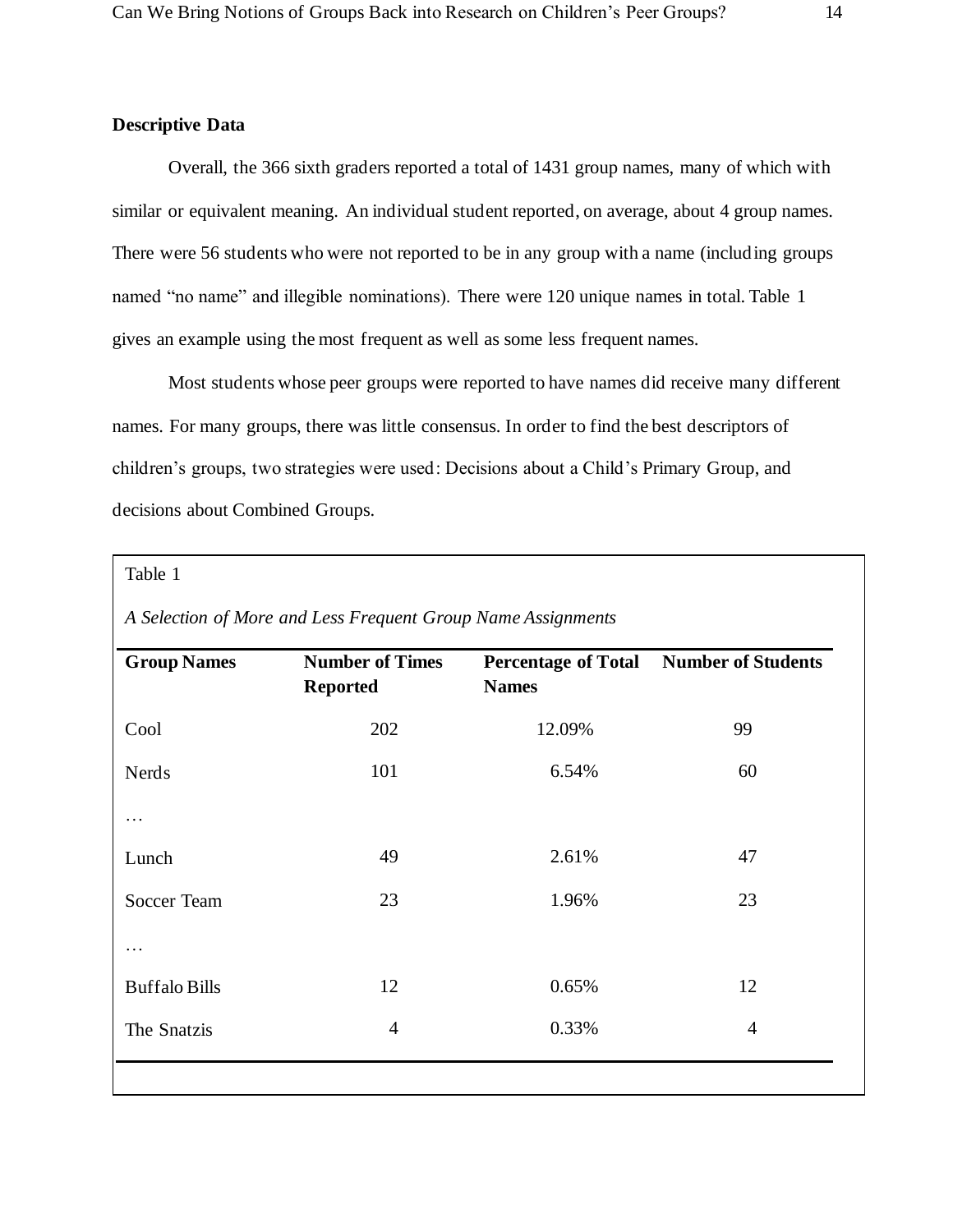*Group Name Sorting: Primary Groups***.** The names given by the students were examined and sorted into characteristic groups. Firstly, names were sorted into seven dominant name groups (name1): Academic, Social, Friends, Nerds/Geeks, Sports, Popular, and Derogatory Names such as "nerd group," "brains," and "beegs" were sorted into Nerds/Geeks, and names such as "class," "school group," and "preps" into Academic. Names such as "weirdos," "bimbos," and "stupids," were sorted into a Derogatory category. The frequency of those names was then tallied as shown below in Table 2.

Then each student was assigned a *primary peer group* according to consensus among reporters, that is to say, based on how frequent names of a certain *kind* were nominated to each student. For example, BRH had seven total group name nominations, 6 of which were either "Nerd" or "Glasses," thus earning BRH the "Nerds/Geeks" Name 1 assignment.

|                         | Frequencies of each Primary Name Group through the entire sample |  |
|-------------------------|------------------------------------------------------------------|--|
| <b>Name1 Assignment</b> | <b>Frequency</b>                                                 |  |
| Academic                | 25                                                               |  |
| Sport                   | 48                                                               |  |
| Social                  | 66                                                               |  |
| Popular                 | 43                                                               |  |
| Nerds/Geeks             | 47                                                               |  |
| Friends                 | 59                                                               |  |
| Derogatory              | 22                                                               |  |
| Unassigned              | 56                                                               |  |
| Total                   | 366                                                              |  |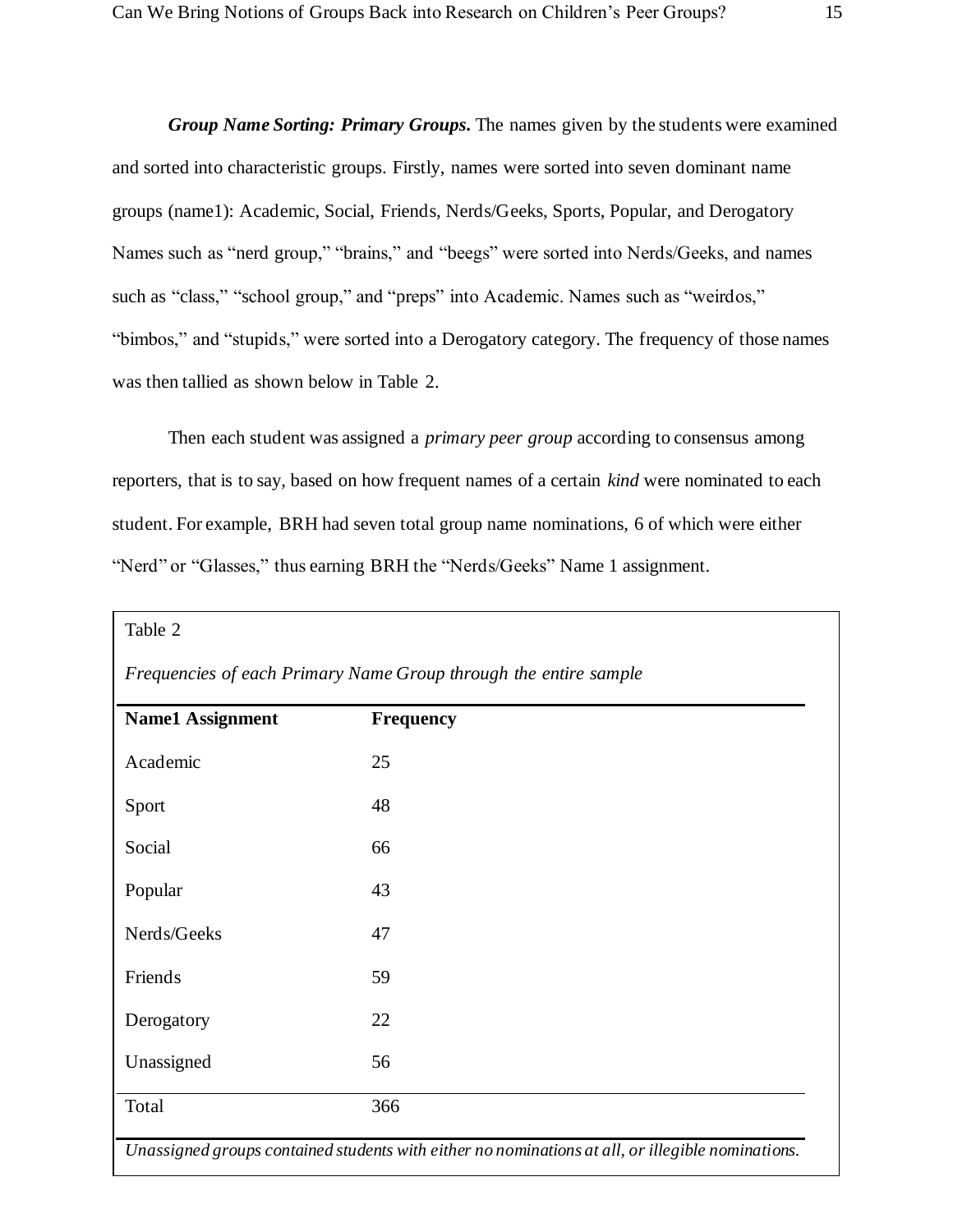#### **Primary group names and members' engagement in the classroom.** Table 3 shows

the mean teacher-rated engagement levels of the individual students who were affiliated with the eight different categories of peer groups (plus the set of students who had no groups or did not receive any group names).

#### Table 3

*Primary Peer Groups and their Member's Teacher-Rated Classroom Engagement at Beginning of 6th Grade*

| <b>Name</b>    | ${\bf N}$ | Mean   | Std.             | <b>Minimum</b> | <b>Maximum</b> |
|----------------|-----------|--------|------------------|----------------|----------------|
|                |           |        | <b>Deviation</b> |                |                |
|                |           |        |                  |                |                |
| No Name (00)   | 56        | 3.0650 | .25168           | 2.33           | 3.76           |
| Social $(1)$   | 66        | 3.1217 | .39348           | 1.69           | 4.00           |
| Friends $(2)$  | 59        | 3.2827 | .33077           | 2.55           | 3.94           |
| Popular $(3)$  | 43        | 2.9614 | .32186           | 2.06           | 3.47           |
| Sports (4)     | 48        | 3.0969 | .35495           | 2.03           | 3.68           |
| Nerds $(5)$    | 47        | 3.1764 | .42073           | 2.16           | 4.00           |
| Derogatory (6) | 22        | 2.8464 | .32479           | 2.09           | 3.25           |
| Academic (7)   | 25        | 3.1708 | .18899           | 2.82           | 3.57           |
| Total          | 366       | 3.1107 | .35519           | 1.69           | 4.00           |
|                |           |        |                  |                |                |

An analysis of variance (ANOVA) showed that the different groups' engagement levels were overall different from one another,  $F(7, 358) = 3.506$ ,  $p < .01$ ). As expected, Academic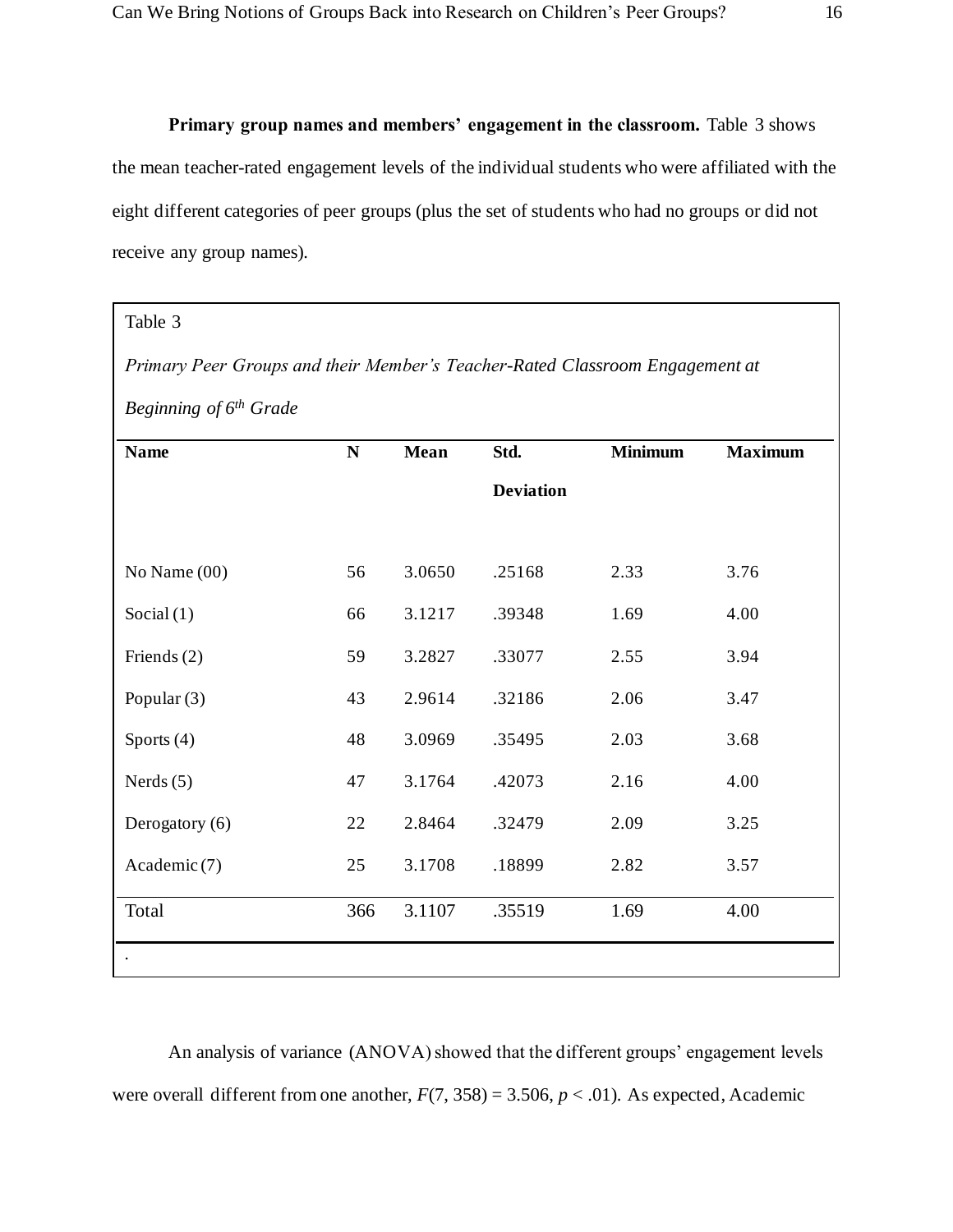Groups were among the highest in engagement. Unexpectedly, however, Groups of Friends, Social Groups, and Groups of Nerds were rated by their teachers on similar and even higher engagement levels. A follow-up analysis used the (expected) highly engaged Academic Groups as the standard: Students' Academic Groups were used as the comparison group to which the mean levels of each of the other groups were compared. The details are shown in Table 4.

#### **Table 4**

*Multiple Comparisons of the Engagement levels of Children who were Members of Academic Groups against children who were Members of other Groups (teng5ES; Dunnett t-tests (a)*

| (I) Group Name               | <b>Mean Difference to</b> | <b>Std. Error</b> | <b>Significance</b> |
|------------------------------|---------------------------|-------------------|---------------------|
|                              | <b>Academic Group</b>     |                   |                     |
| No Name $(00)$               | $-31426$                  | .13521            | $.045*$             |
| Social $(1)$                 | $-.09064$                 | .13201            | .553                |
| Friends $(2)$                | .01428                    | .13414            | .850                |
| Popular (3)                  | $-.28198$                 | .14138            | .091                |
| Sports $(4)$                 | $-.22369$                 | .13864            | .181                |
| Nerds $(5)$                  | $-17214$                  | .13915            | .312                |
| Derogatory (6)               | $-.52640$                 | .16432            | $.004**$            |
| * $p < .05$ ; ** $p < .01$ . |                           |                   |                     |

(a) Dunnett t-tests treat one group as a control and compare all other groups against it.

Only the students who had no peer groups or were affiliated with groups without a name, and the Derogatory Groups showed significantly lower engagement than the Academic Groups at the beginning of the year. It was concluded that individually, students who had no peer groups, were affiliated with groups that had no defined purpose, or were with groups that received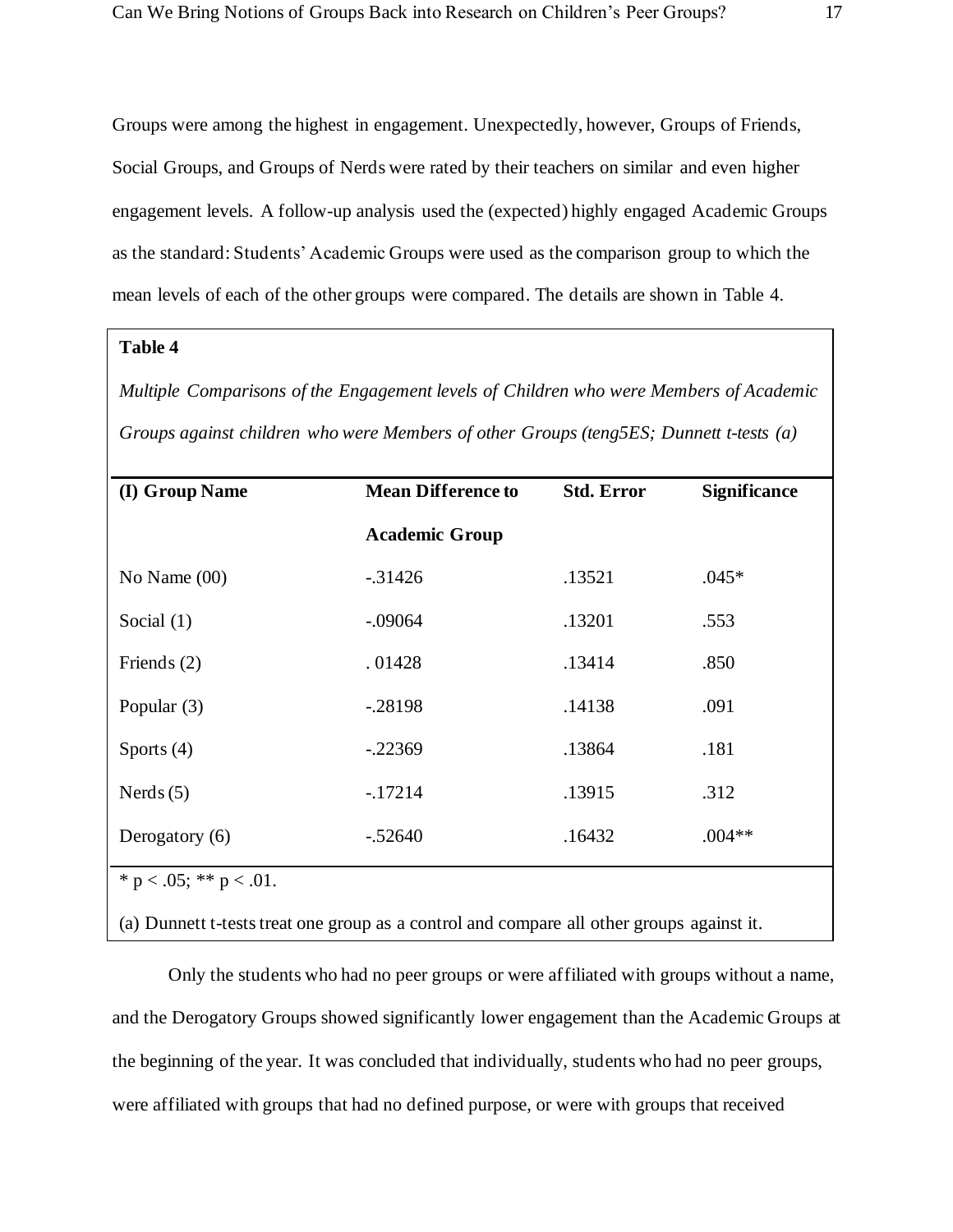derogatory labels were students who tended to be less academically engaged than children who were with any other kind of peer group.

However, the study was based on the assumption that *contexts do matter* and that there would be differences between different kinds of groups. All researchers in this area agree that children's peer relationships should be influential for their academic development. So, a second analysis examined whether the average engagement levels of the members of these peer groups were different across the nine categories. The overall ANOVA showed strong differences between the groups; F (7, 358) = 5.77, p < .001.

In combination, both analyses suggest that children who had no peer group (or a peer group without a discernible purpose), as well as children with groups that received derogatory labels were both academically less engaged than other children. Additionally, the peer group members of children who were with popular groups were also less engaged (although the individuals were not).

| Table 5                                                                  |                                                                            |               |                   |  |  |  |  |
|--------------------------------------------------------------------------|----------------------------------------------------------------------------|---------------|-------------------|--|--|--|--|
| A Selection of Students with Clear and Unclear Primary Group Assignments |                                                                            |               |                   |  |  |  |  |
| <b>Student</b>                                                           | Name1                                                                      | Name2         | Name <sub>3</sub> |  |  |  |  |
| <b>CGR</b>                                                               | Friends $(1)$                                                              | Popular $(1)$ | Academic (1)      |  |  |  |  |
| <b>BRH</b>                                                               | Nerds/Geeks (6)                                                            | Social $(1)$  |                   |  |  |  |  |
| JOM                                                                      | Sport $(3)$                                                                | Social $(1)$  | Nerds/Geeks(1)    |  |  |  |  |
|                                                                          | Table 3: Frequency of Name1, Name2, Name3 nominations given in parentheses |               |                   |  |  |  |  |

**Including non-dominant Groups: Multiple group assignments.** Students were also assigned up to three other *non-dominant groups* to describe the other frequent name nomination categories they were given. This was an especially important consideration for students who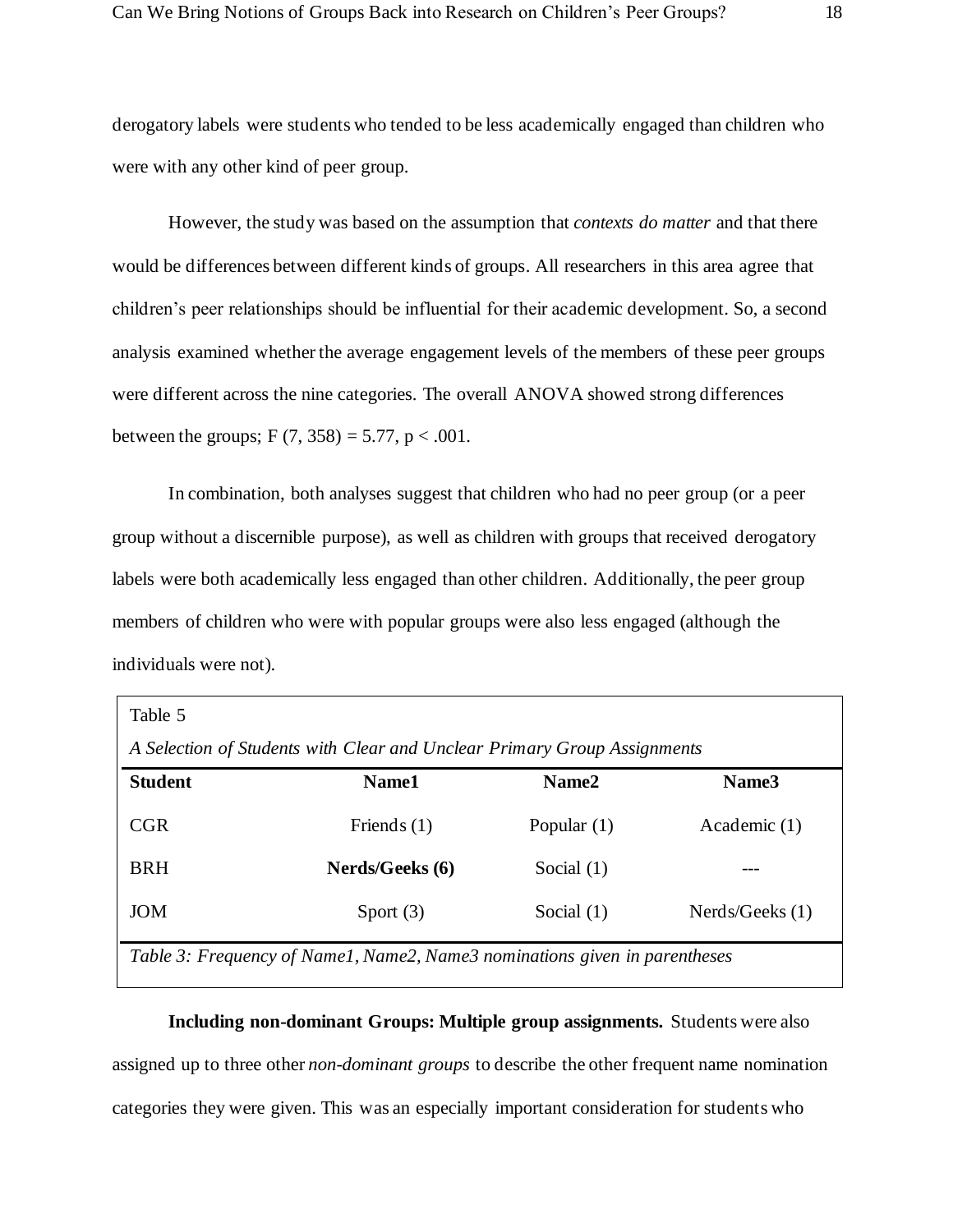lacked any clear dominant group naming pattern. Table 5 gives a selection of Name1, Name2, and Name 3 nominations using students both with clear primary group assignments, and those with no clear primary group assignments.

As can be seen, student CGR has no clear uniform pattern of group name nominations, and has been assigned Name1, Name2, and Name3 in an arbitrary order. In comparison, BRH was regarded to be clearly defined as a member of a "Nerds" group. To remedy this problem of assigning students with no identifiable dominant group names, a multiple or combined name strategy was then employed.

#### **Table 6**

*Multiple Comparisons of the Engagement levels of the Members of Children's Peer Groups when the Members denoted an Academic Group against Secondary Categories Describing Members of other Groups (NAME2)* 

| (I) Group Name2               | $\mathbf N$ | <b>Mean Difference to</b> | Std.         | <b>Significance</b> |  |
|-------------------------------|-------------|---------------------------|--------------|---------------------|--|
|                               |             | <b>Academic Group</b>     | <b>Error</b> |                     |  |
|                               |             | Name2                     |              |                     |  |
| No Name $2(00)$               | 119         | (excluded)                |              |                     |  |
| Social $(1)$                  | 67          | .069                      | .067         | .691                |  |
| Friends (2)                   | 33          | .183                      | 0132         | .456                |  |
| Popular (3)                   | 28          | $-0.053$                  | .091         | .758                |  |
| Sports $(4)$                  | 19          | .218                      | .128         | .281                |  |
| Nerds $(5)$                   | 21          | .091                      | .136         | .672                |  |
| Derogatory (6)                | 20          | $-.074$                   | .139         | .709                |  |
| * $p < .05$ . Academic N = 11 |             |                           |              |                     |  |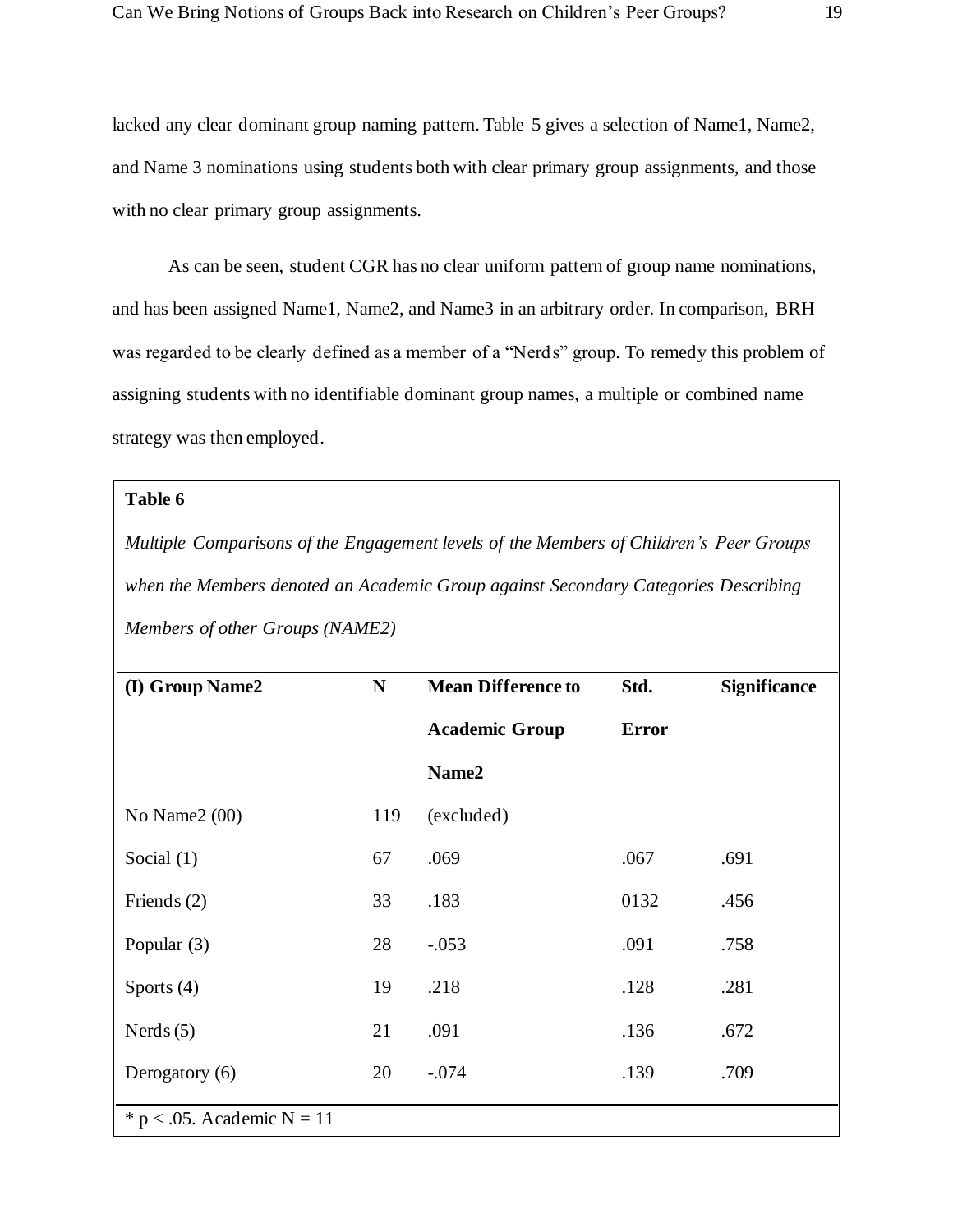An analysis of Secondary Names was conducted on the groups' Secondary Names to make sure that the analysis of primary names did not miss important differences. As Table 6 shows, no significant differences were found.

**Multiple Group Names.** One issue was that several of the group categories were relatively small in terms of members. In order to create larger categories of students for analyses, children were re-sorted into four larger groups: MSocial, MAcademic, MSchool, and NoName. MSocial contained all students whose group nominations mostly described social groupings or clubs. The idea was to create broader groups for students with unclear dominant name groups so that one might emerge.

For the most part, friend groups, popular groups, neighborhood groups, and non-school related clubs were sorted into this category. MAcademic contained all students whose group nominations reflected characteristics of smartness, dedication to schoolwork, or studying. MSchool contained all students who had a prevalence of school-related group nominations such as "Lunch table," school sports teams, and other school-based clubs. Students with no group nominations or illegible group nominations were sorted into Noname.

| Table 7                                                |                  |                         |  |  |  |  |  |
|--------------------------------------------------------|------------------|-------------------------|--|--|--|--|--|
| Frequencies of each combined Multiple Name Assignments |                  |                         |  |  |  |  |  |
| <b>MName Assignment</b>                                | <b>Frequency</b> | <b>Percent of Total</b> |  |  |  |  |  |
| Macademic                                              | 67               | 18.3%                   |  |  |  |  |  |
| Msocial                                                | 160              | 43.7%                   |  |  |  |  |  |
| Mschool                                                | 83               | 22.7%                   |  |  |  |  |  |
| No Name                                                | 56               | 15.3%                   |  |  |  |  |  |
| $N Total = 366$                                        |                  |                         |  |  |  |  |  |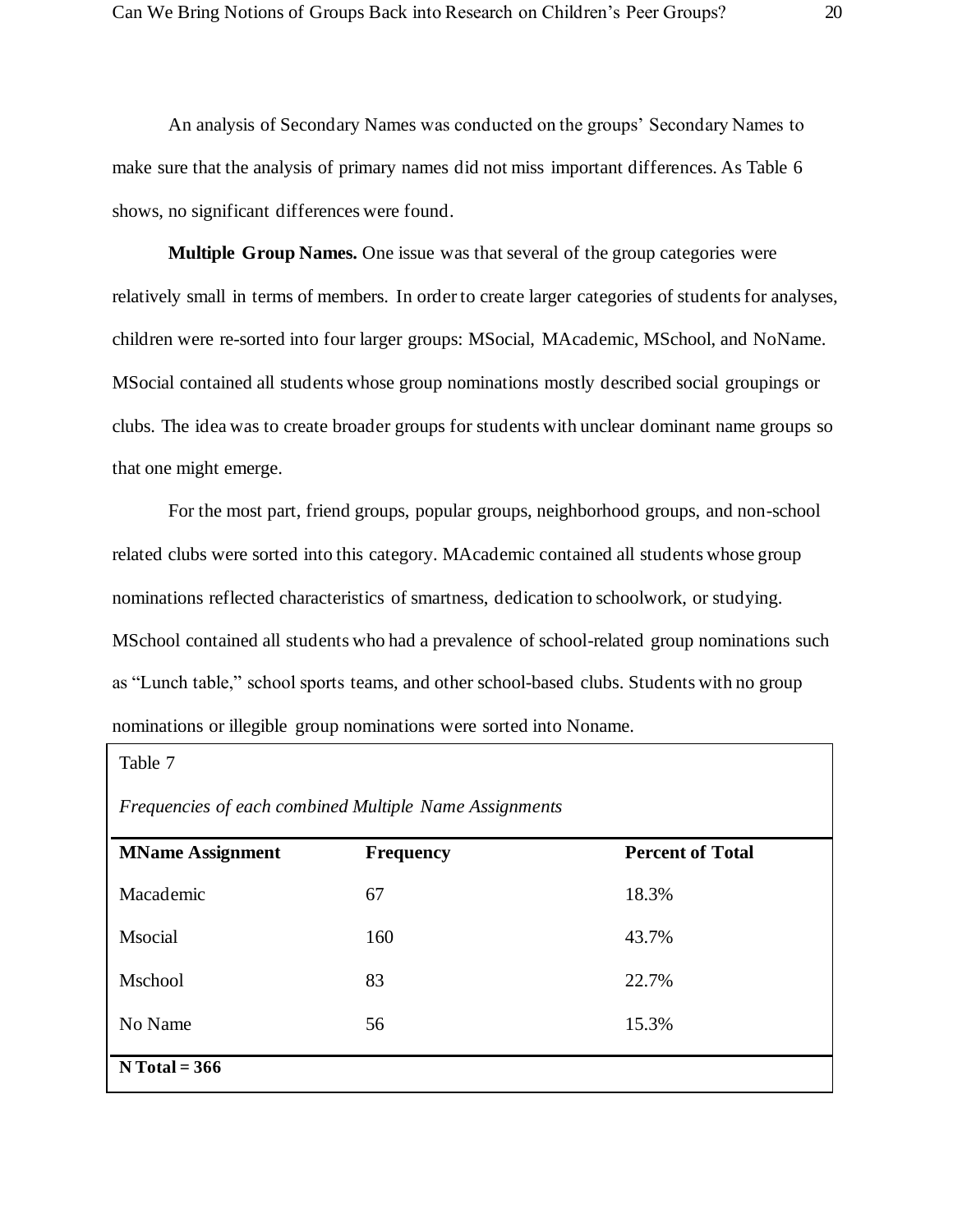To use the previous example of CGR (Table 5), who had no clear dominant grouping, under this new system of categorization, MSocial emerges as a clear dominant group: the nominations of Name 1 (Friends) and Name2 (Popular) combined under MSocial, and Name3 (Academic) categorized under MAcademic.

Students received a tally into each multiple name group category if they had *any* name nominations which fit any of the three categories, regardless of whether it was their dominant name group. So, if a student had one or many academic-related group nominations, they would receive one tally mark for MAcad, and so on for the other groups. Students then received a dominant MName nomination based on the most frequently nominated MName category. Table 7 shows the frequency of those nominations.

**Combined names and members' engagement in the classroom.** Table 8 shows the mean teacher-rated engagement levels of the individual students who were affiliated with the three different combined categories of peer groups (plus the set of students who had no groups or

#### **Table 8**

*Combined dominant peer groups, MName and their Member's Teacher-Rated Classroom* 

*Engagement at Beginning of 6th Grade*

| <b>Name</b>   | N   | <b>Mean</b> | Std. Dev. | <b>Minimum</b> | <b>Maximum</b> |
|---------------|-----|-------------|-----------|----------------|----------------|
| MAcad(09)     | 67  | 3.2694      | .5381     | 1.94           | 4.00           |
| MSocial (10)  | 160 | 3.0497      | .5432     | 1.65           | 4.00           |
| MSchool (11)  | 83  | 2.9341      | .6467     | 1.69           | 4.00           |
| NoName $(12)$ | 56  | 3.1435      | .5394     | 2.09           | 4.00           |
| Total         | 366 | 3.0992      | .5669     | 1.84           | 4.00           |
|               |     |             |           |                |                |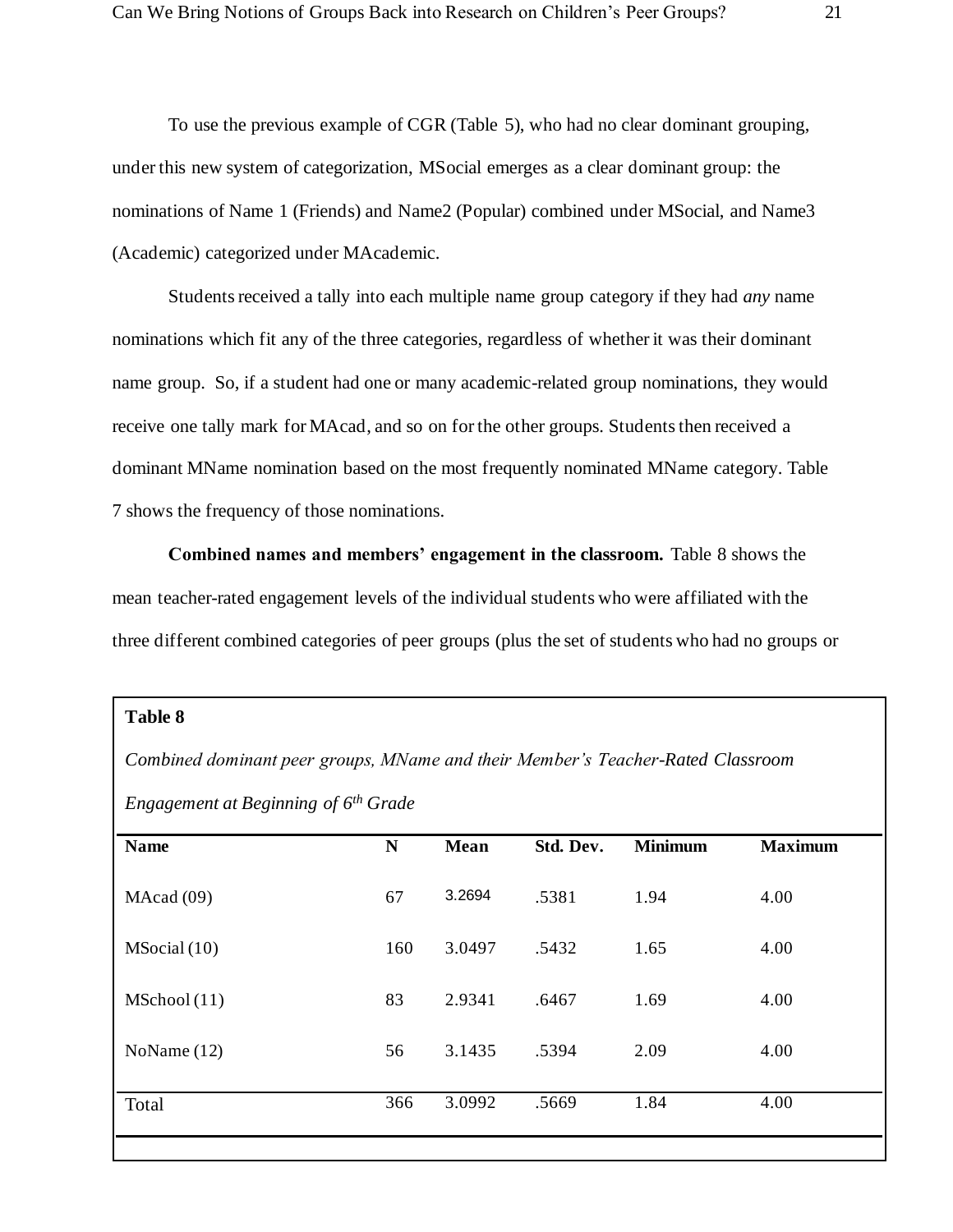did not receive any group names).

An analysis of variance (ANOVA) showed that the different groups' engagement levels were significantly different from one another,  $(F(3, 362)=4.711, p < .01)$ . Further analysis using the Academic category as a comparison once again showed that combined social and combine school groups differed significantly from the control, and that combined school differed the most dramatically. Details are shown in Table 9.

#### **Table 9**

*Multiple Comparisons of the Engagement levels of MAcadmic group against peer groups of other Combined Name group categories.*

| (I) Group Name                             | N   | <b>Mean Difference to No</b> | Std.  | <b>Significance</b> |  |  |  |
|--------------------------------------------|-----|------------------------------|-------|---------------------|--|--|--|
|                                            |     | <b>Name Group</b>            | Error |                     |  |  |  |
| MSocial (10)                               | 160 | .2198                        | .0429 | $.0030*$            |  |  |  |
| MSchool (11)                               | 83  | .3353                        | .0710 | $.0003**$           |  |  |  |
| MNoname(12)                                | 56  | .1258                        | .0721 | .0998               |  |  |  |
| $* p < .05$ : ** $p < .01$ N Academic = 67 |     |                              |       |                     |  |  |  |

 $* p < .05; ** p < .01 N Academic = 67$ 

(a) Dunnett t-tests treat one group as a control and compare all other groups against it.

These results show that group membership matters, and that the kind of group membership is also important. As expected, academically focused peer groups are characterized by high classroom engagement scores, higher than any other group on average. Students who tended to engage in school-related groups, which encompasses those with extra-curriculars (sports), or groups which are based on school-related but not academically-focused activities (such as lunch table group) underperformed when compared to other groups.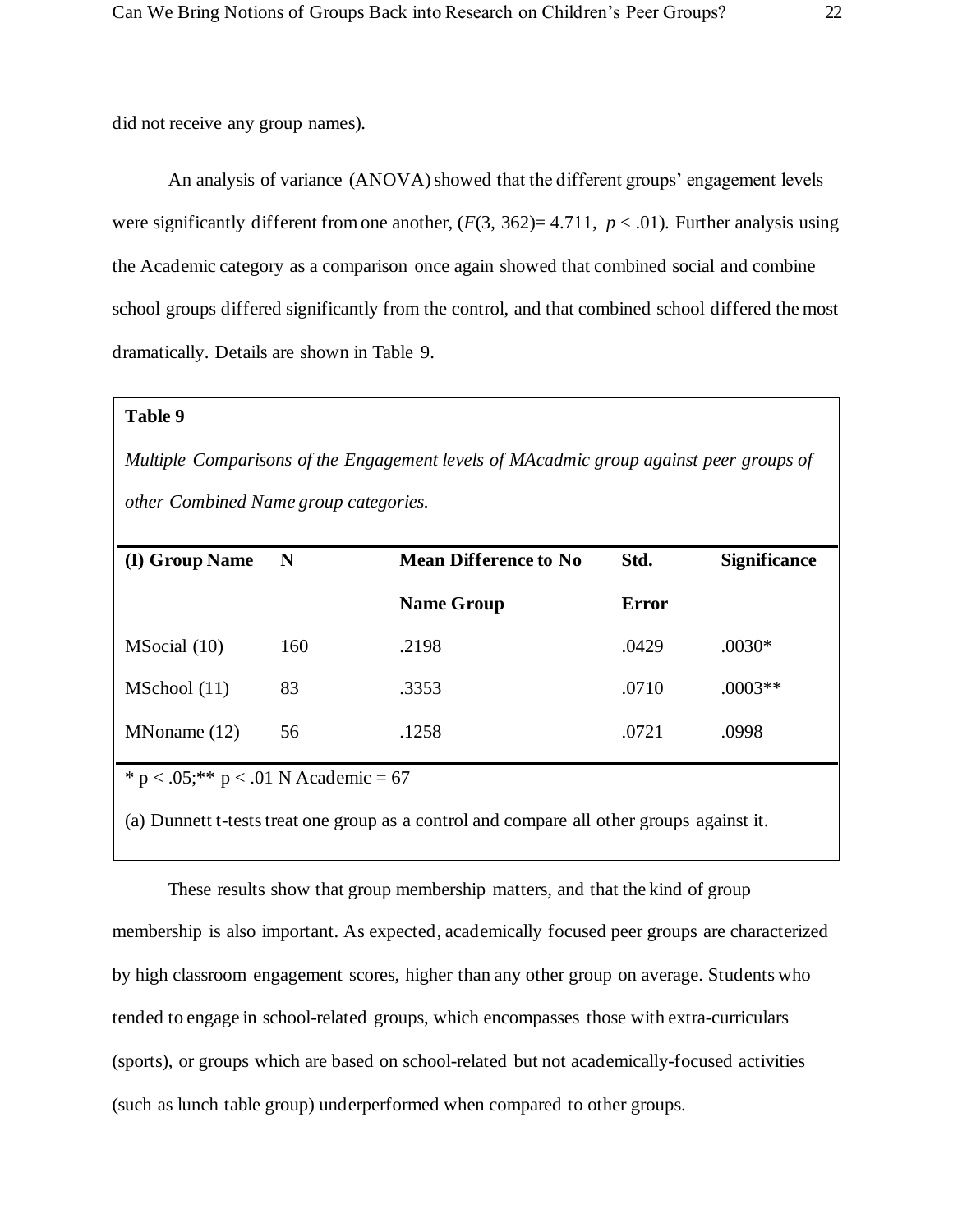#### **Discussion**

This study aimed to be among the first to examine the role of publicly known purposes of children's peer group affiliations. Traditionally, quantitative studies on the academic impact of children's peer groups have ignored how these groups are perceived by members as well as other non-member students at school. Only quasi-experimental, qualitatively oriented, and social crowd studies have delved into issues of group reputation and functional aspects (e.g., Sherif  $\&$ Sherif, 1967; Susman, et al., 2007; Urberg, Değirmencioğlu, Tolson, & Halliday-Scher, 2000). To adopt group categorizations that have been developed in crowd research and to use those in a large sample of unselected individuals (all 6<sup>th</sup> graders in a small town) is a new endeavor.

Most recent studies have tended to treat peer groups as undifferentiable clusters. The current study assumed that many children, naturally, maintain affiliations with many different groups at the same time, and that the different kinds of affiliations could impact academic development. Because this is an exploratory study, the specific strategies of how peer group names were used in the current analyses are tentative. The findings will need to be replicated.

The findings are promising and conform well with the literature. More engaged students, who 'like' to put in more time for academically related things are typically found to affiliate with other similar students, and are typically more successful in school (Kindermann, 2007). The current study did not consider peer selection processes specifically and only assumed selection tendencies according to academic characteristics. Academically oriented groups appeared to be overall strongest with regards to teacher-rated classroom engagement. Social and more broadly school related groups fared well but did not outperform academically oriented groups. However, those groups also, unexpectedly, outperformed the outlier groups: derogatory and groups without a name.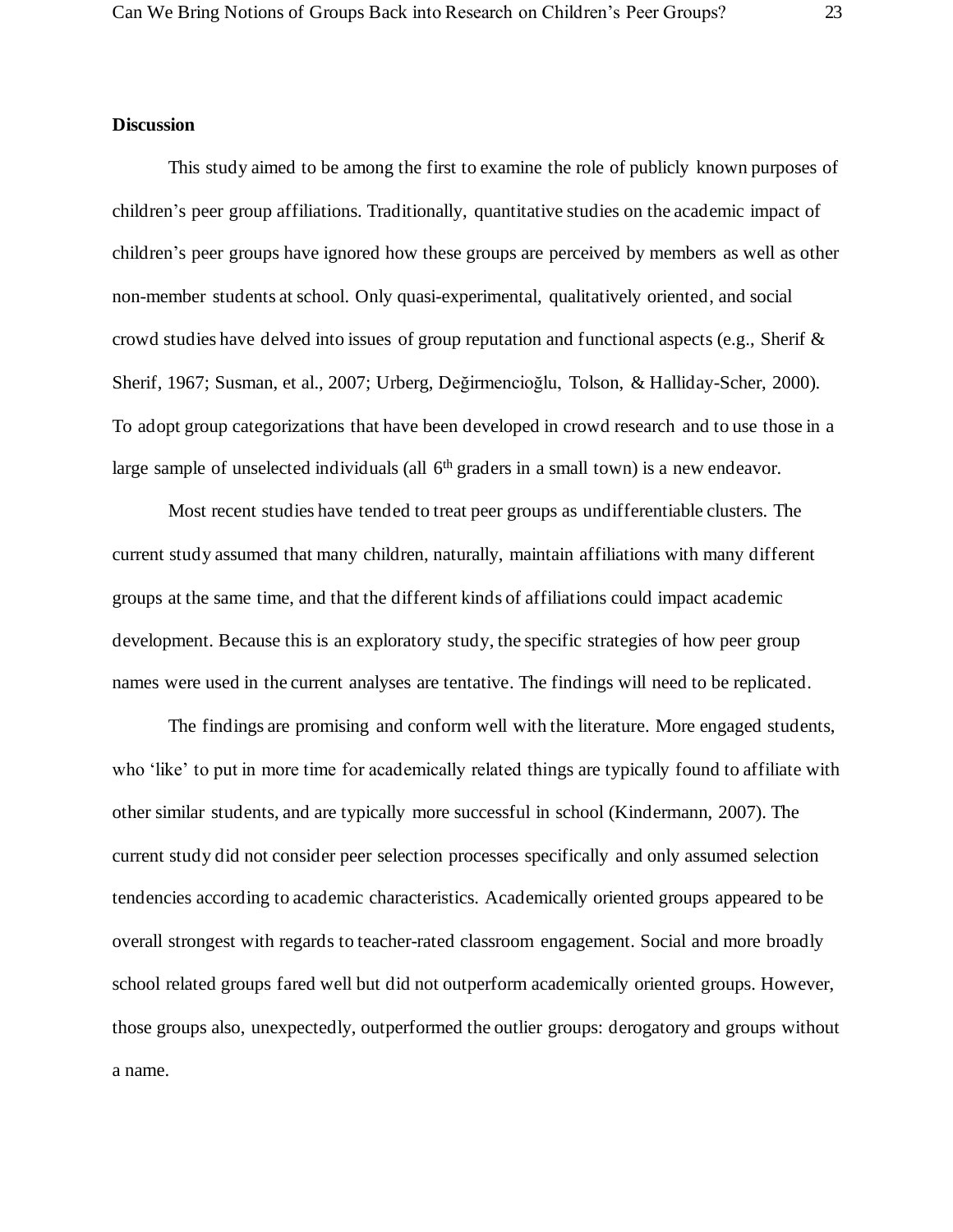The study highlights the importance for students to have a social group at school. In the first year of middle school  $(6<sup>th</sup> grade)$ , making social connections seems to be an issue that rivals the newly emerging academic pressures. Groups with derogatory names, perhaps not unlike groups without names, may have been excluded from the main network of students at school. Since they were generally disliked or thought of negatively, they will also be likely to have negative school experiences.

Additionally, in the combined names portion of the results, it seemed that when one considers all students who are engaged in school-related but not academically-focused activities, the engagement is impacted again. This could be because that category captures a wide range of students who are more engaged in activities outside the classroom: lunch-bunch for example describes a social group centered around proximity. It doesn't imply quality friendships in the same way that social group names might, and it doesn't imply anything about how much these students want to be involved in schooling. Another aspect of the school category is sports: these groups of students are centered around a time-intensive and physically demanding extracurricular, and while this might imply that these students are involved in school as a place, it does not imply anything about how engaged they might be in the classroom. While this paper did predict that these students would be more engaged in the classroom due to the fact that these students are already engaged in school-related activity, the data suggests that classroom engagement is not a measure of overall engagement with the school institution.

#### **Strengths and Limitations**

A main strength of the study is that students' group names were self- or other-ascribed by students themselves; students participated as expert participant observers of peer relationships at school. Students' academic engagement was measured independently, by teacher reports. Shared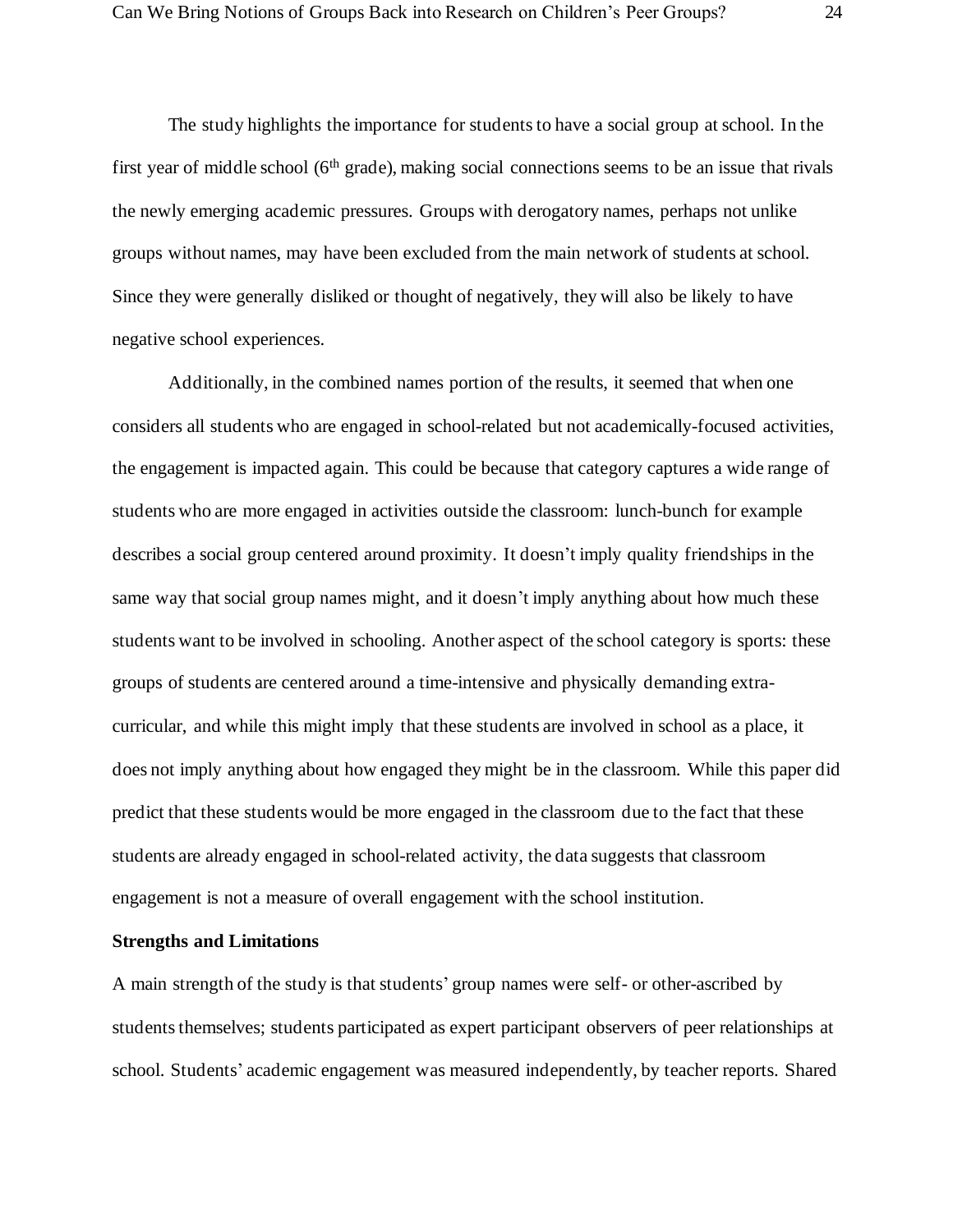variance among reporters cannot be a problem.

Another strength is that the data set (Kindermann, 2007) is one of a very small set of studies that have examined peer group influences within a complete and naturally confined system, in this case a small town. Too many studies have relied on samples of convenience within school districts, without attention to natural borders of network systems. Of course, this raises a new question of whether data from a small town in the Northeastern states of the US can be generalized to larger cities in different parts of the country.

The most glaring limitation of this study is the fact that so many students did not provide names or functional descriptors of the characteristics of the peer groups they observed. It may be the nature of children's peer groups at this age that most have no specific function (e.g., see the large number of groups called "friends"). However, it is also likely that the strategies to elicit such names or functional characteristics need refinement. At the very least, strategies need to be explored that promise to minimize that written student information cannot be read; one example is to use of laptops for data collections.

It is important also to consider the nature of the no name group. This group captures many different kinds of student groups which do not relate to one another in the same way as the groups in the other categories do. The Academic group category tries to capture students who have similar interests, as does the social groups and the school groups. However, students who end up in the no name groups end up there for many reasons: For example, they were assigned to a group but not assigned a name, or they were assigned a name that was unreadable, or finally they were not assigned any group at all. This make the no name category difficult to consider and makes the absence or presence of its statistical significance hard to analyze.

Finally, the traditional peer group literature gives many examples that peer group names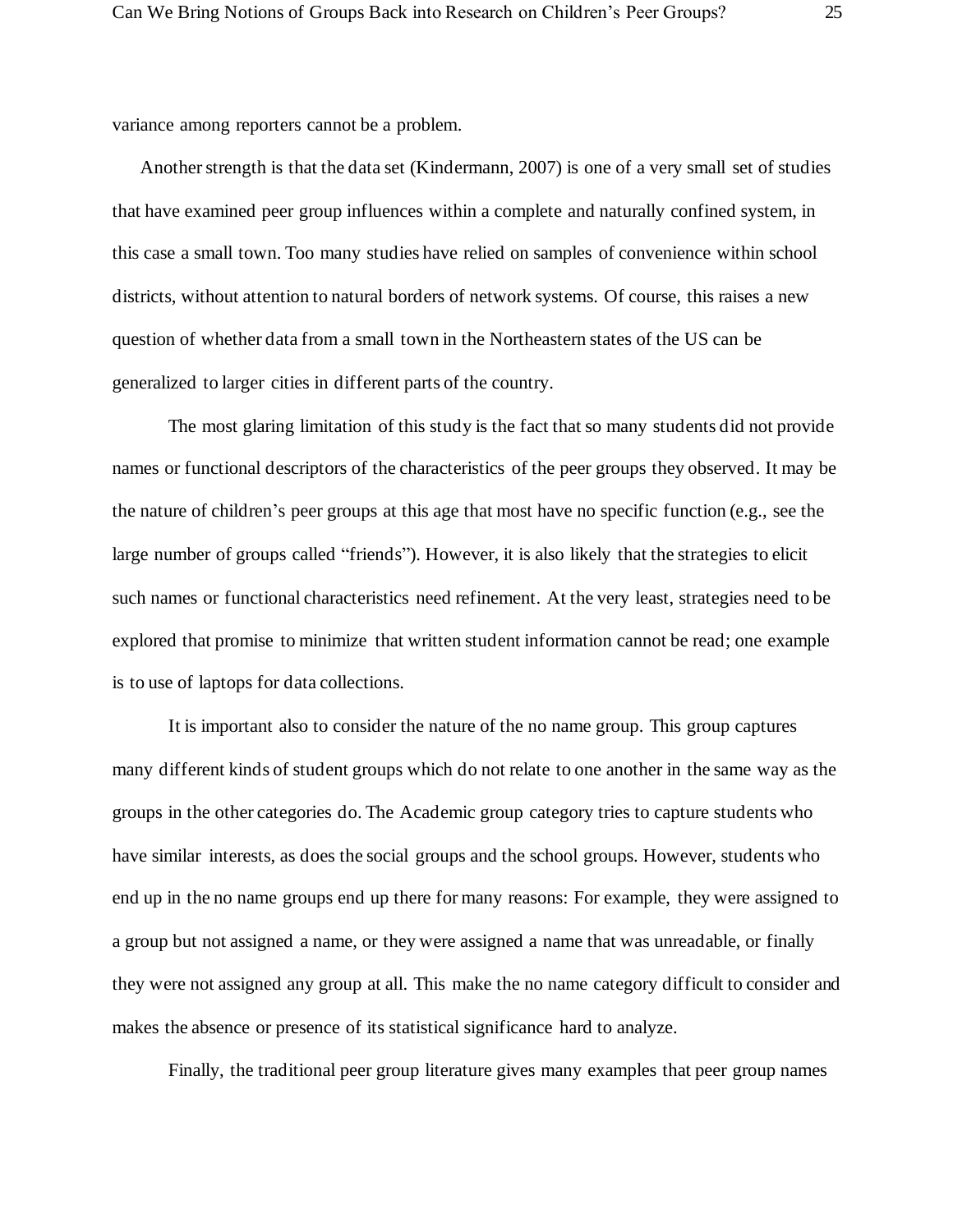can be very different depending on which students give the descriptions. Most prominent are differences depending on whether informants are group members (in-group descriptions) or outsiders. To give an example from the current data, the girls' hockey team had just beaten the boys' team shortly before the data collection. Consequently, boys described this group very differently and more negatively than did most girls.

#### **Future Studies**

The current strategy to use student-generated names or descriptors of peer groups with the goal of differentiating different kinds or peer groups according to their functions appears promising. However, the current study is just a first step. Likely, the specific categorizations and data transformations need further development. The goal of these methodological developments is to become able look further into Kindermann's (1996) assertion that individuals are likely very different in terms of how much they are influenced by their peers, and peer groups are likely very different in terms the influences they exert. Differentiating different groups according to their functions and examining how different kinds of individuals become members of these groups, is a first step in that direction. Such qualitative distinctions, then, can be used in multilevel models that would examine peer group influences not from one generic "group" but from groups that are different in terms of their relation to academic functioning.

Finally, further development on these research strategies may also have implications for educational practices. Most research on children's peer relationships is not much interested in the role of the teacher in organizing classroom social interactions. However, a small strand of such research explicitly focuses on the "invisible hand of the teacher" (Farmer, Lines & Hamm, 2011) in the social structure of a classroom. For example, van den Berg, Segers & Cillessen (2012)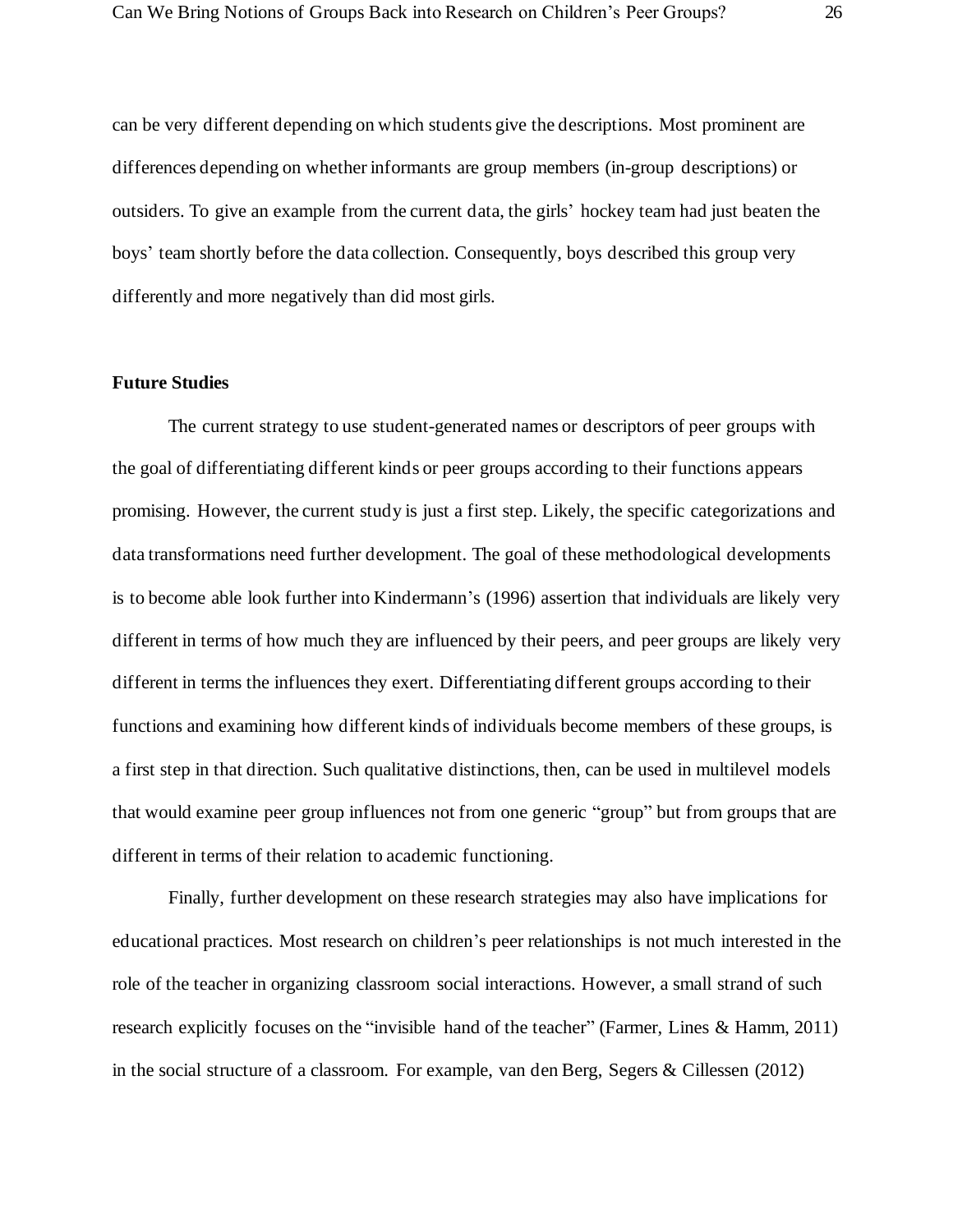reported on how efforts to change the seating arrangements in classrooms can affect students' patterns of interpersonal liking; Kindermann (2011) points out how sociometric data collections that some teachers can use can give information for psychosocial interventions. The current study leads to expect that efforts to embed apparently isolated students into the classroom ecology and to create peer relationships may need to pay attention to the different kinds of peer groups with whom children may become affiliated.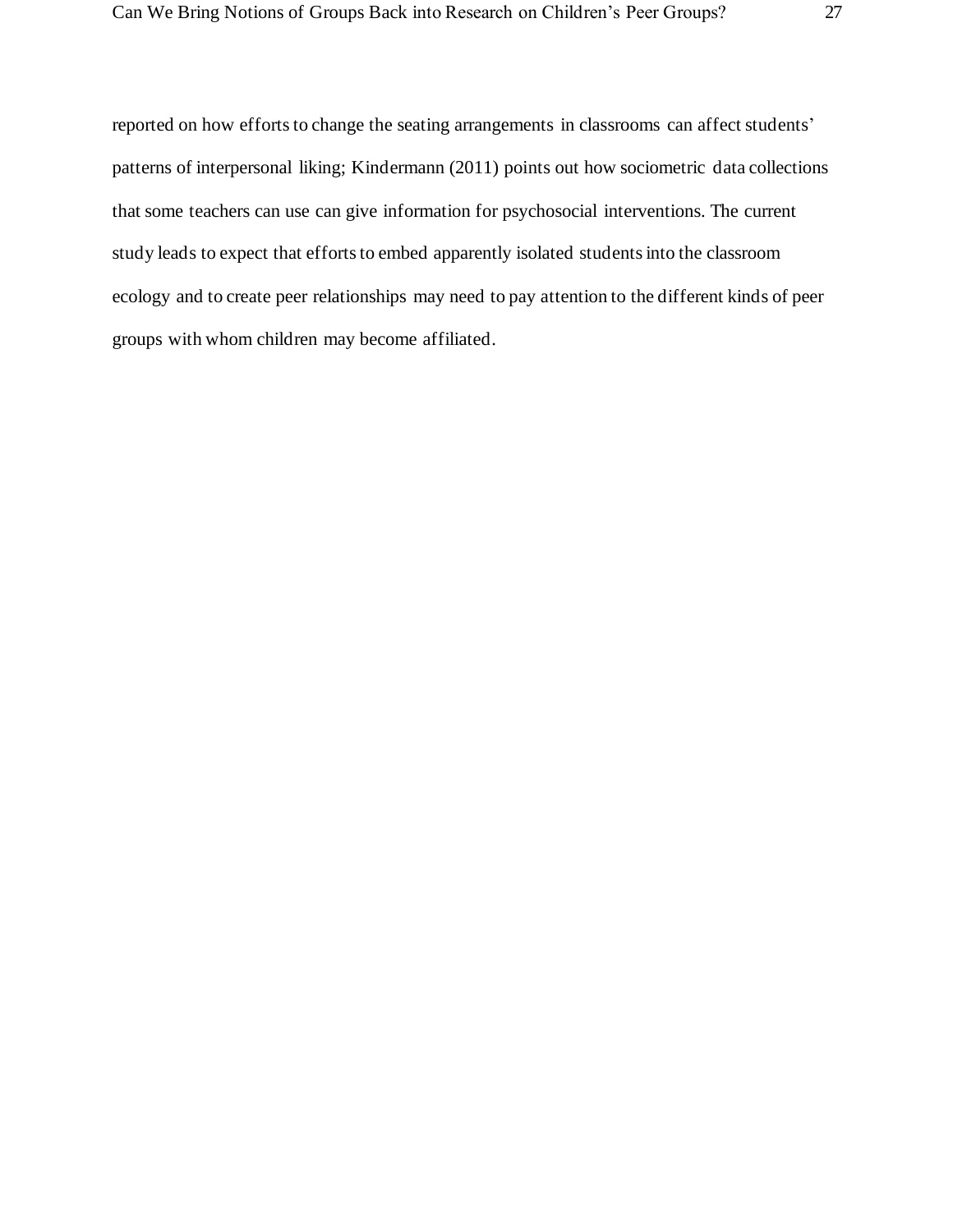#### **References**

- Cairns, R. B., Perrin, J. E., & Cairns, B. D. (1985). Social structure and social cognition in early adolescence: Affiliative patterns. *Journal of Early Adolescence*, 5, 339 – 355
- Farmer, T. W., Lines, M. M., Hamm, J. V. (2011). Revealing the invisible hand: The role of teachers in children's peer experiences. *Journal of Applied Developmental Psychology*, 32(5), 247-256.
- Kindermann, T. A. (1996). Strategies for the study of individual development within naturallyexisting peer groups. *Social Development, 5*, 158-173.
- Kindermann, T. A., & Gest, S. D. (2009). Assessment of the peer group: Identifying naturally occurring social networks and capturing their effects*. Social, emotional, and personality development in context. Handbook of peer interactions, relationships, and groups*, 100-117.
- Kindermann, T. A. (2011). Commentary: The invisible hand of the teacher. *Journal of Applied Developmental Psychology*, *32*(5), 304-308.
- Kindermann, T. A. (2016). Peer Group Influences on Students' Academic Motivation. In: K. A. Wentzel & G. Ramani (Eds.) *Handbook of social influences in school contexts: socialemotional, motivation, and cognitive outcomes*. (pp. 31-47). New York: Routledge.
- Sherif, M. (2010). The robbers cave experiment : intergroup conflict and cooperation. Retrieved from [https://ebookcentral-proquest-com.proxy.lib.pdx.edu](https://ebookcentral-proquest-com.proxy.lib.pdx.edu/)
- Skinner, E. A., & Belmont, M. J. (1993). Motivation in the classroom: Reciprocal effects of teacher behavior and student engagement across the school year. *Journal of Educational Psychology*, 85, 571 – 581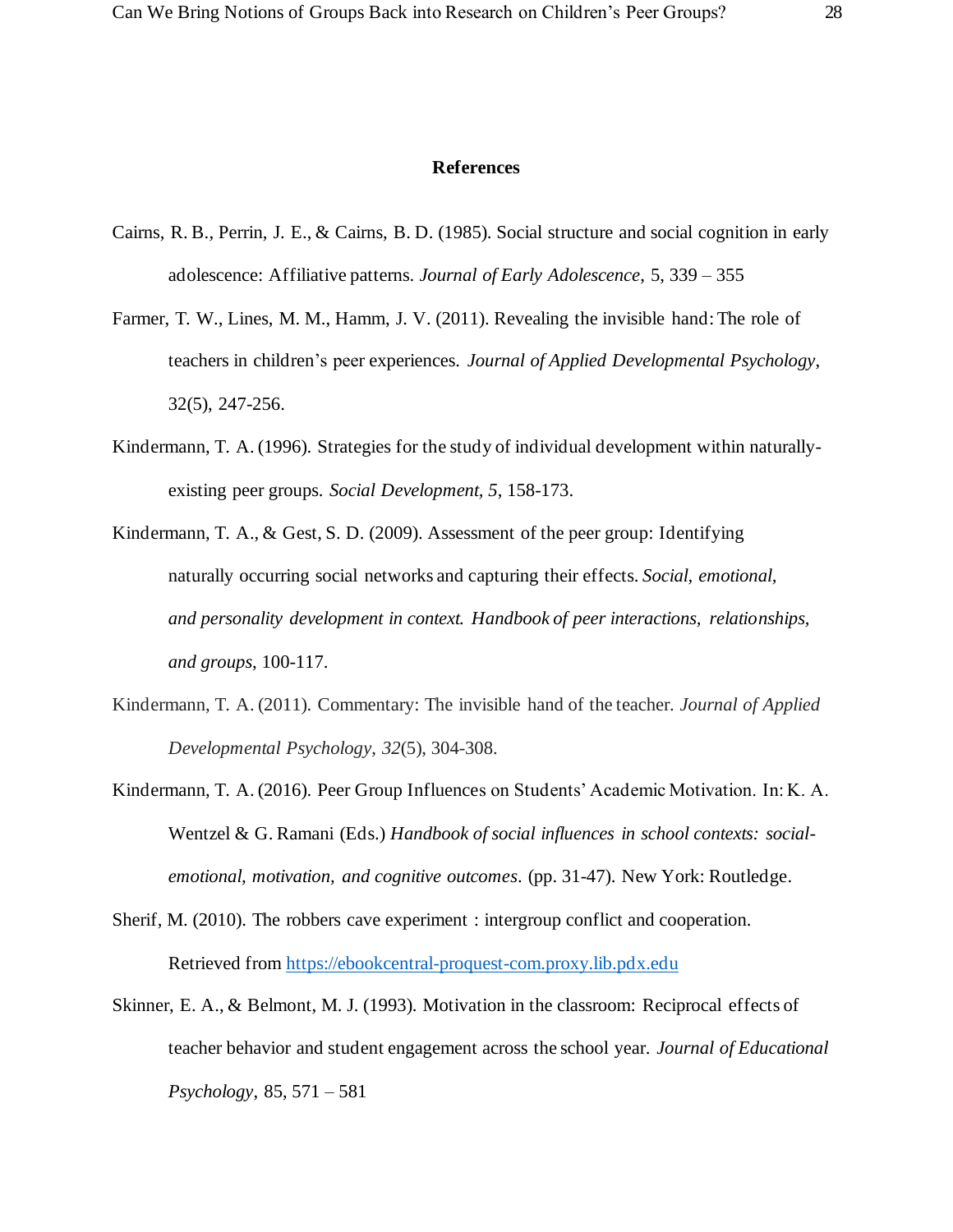- Skinner, E. A., Johnson, S., & Snyder, T. (2005). Six dimensions of parenting: A motivational model. *Parenting: Science and Practice*, 5, 175 – 236
- Skinner, E. A., Zimmer-Gembeck, M. J., & Connell, J. P. (1998). Individual differences and the development of perceived control. *Monographs of the Society for Research in Child Development*, 6(Serial No. 245)
- UA, CCHP. (2015) 5 Minute History Lesson, Episode 3: Robbers Cave. Retrieved from [www.youtube.com/watch?v=8PRuxMprSDQ.](http://www.youtube.com/watch?v=8PRuxMprSDQ)
- Van den Berg, Y.H., Segers E., & Cillessen A. H. (2012) Changing Peer Perceptions and victimization throughout classroom arrangements: a field experiment. *Journal of Abnormal Child Psychology* Vol 40(3), 403-412
- Wellborn, J. G. (1991). Engaged vs. disaffected action: Conceptualization and measurement of motivation in the academic domain. Unpublished doctoral dissertation, University of Rochester.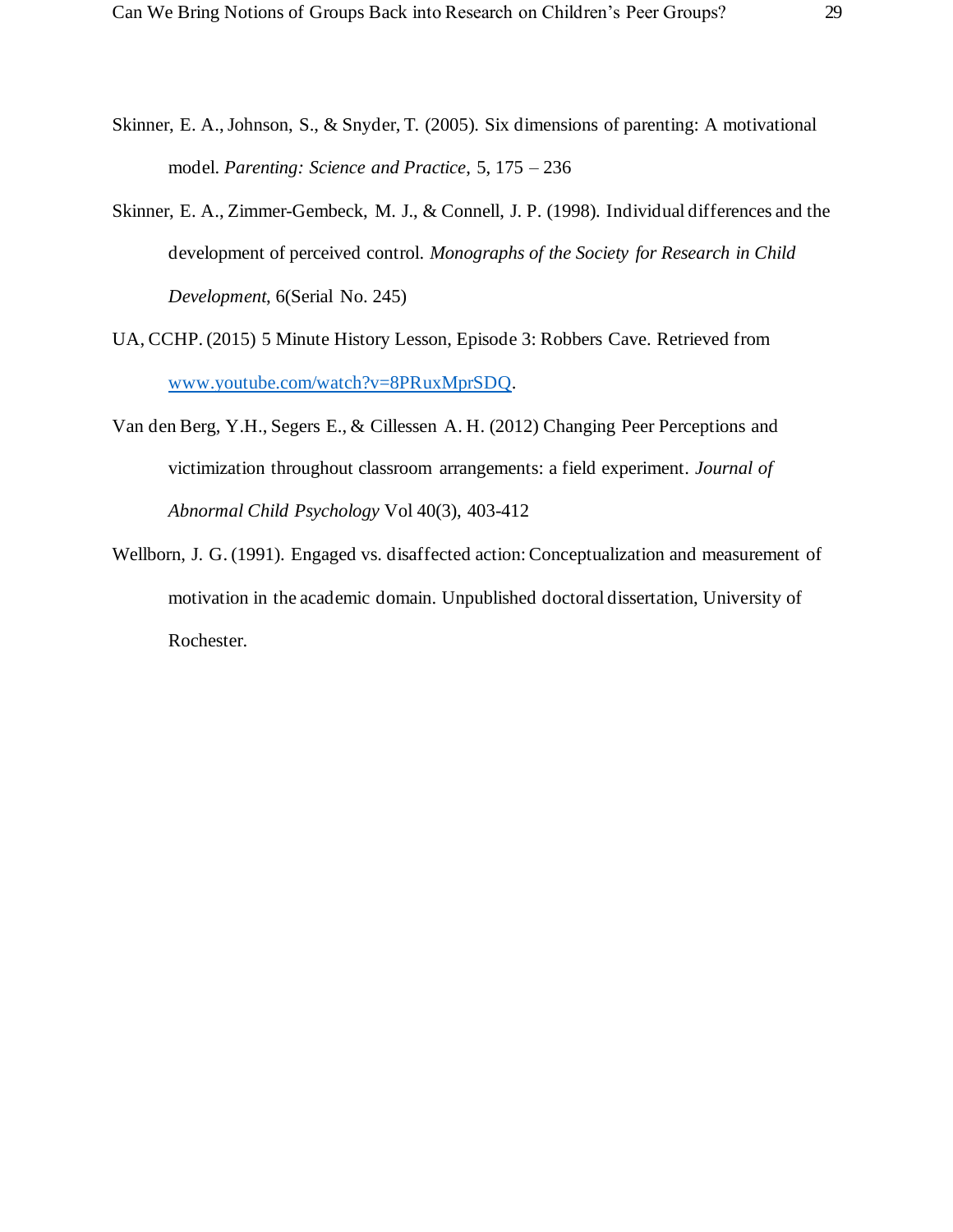#### **Appendix**

In the following, readers can find annotated bibliographies about those studies that were most influential for my thesis.

### **Dubow, E. F., & Cappas, C. L. (1988). Peer social status and reports of children's adjustment by their teachers, by their peers, and by their self-ratings.** *Journal of School Psychology***,** *26***(1), 69-75.**

This short study sought to confirm previous studies about peer crowds. The study analyzed data from 238 children between third and fifth grade through peer nominations, self reports, and teacher reports on likeability and trait characteristics of the children. The study found that, like previous literature had found, rejected children displayed more behavioral problems in the classroom and with peers, while popular, well liked children were the most welladjusted. The other three groups, "neglected," "average," and "nonconformists" performed well in school, with neglected children facing adjustment problems limited to their peers.

This study is interesting for my paper as it only seeks to confirm previous studies in its field up to that point. Again, it confirms many of the same peer crowds as other papers and identified the issues related to socially-rejected children in schools. While the paper is very short and shallow in its analysis, it does serve to support other studies in this bibliography.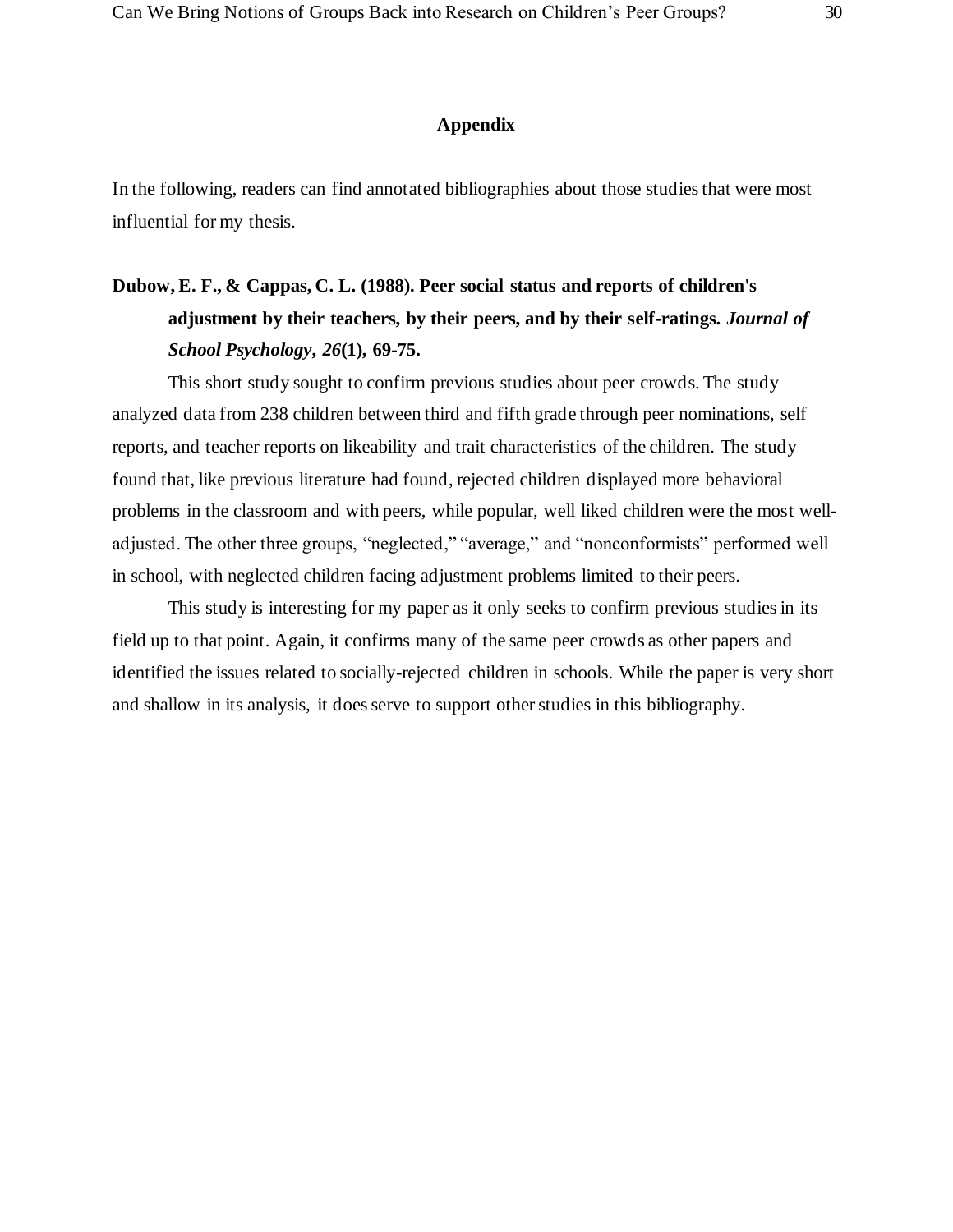### **Kindermann, T. A. (2007). Effects of naturally existing peer groups on changes in academic engagement in a cohort of sixth graders.** *Child Development, 78(4)***, 1186-1203.**

This article seeks to answer the question of how students peer groups affect classroom engagement over one year in a sixth-grade class. This study gathers data via student and teacher surveys, interviews, and observations. This paper found that there were consistent peer influences on individual students' engagement, and that peer groups motivation over time also predicted changes in student engagement.

The most important aspects of this paper to consider with respects to my own research is the methods and limitations of the data. High student engagement could be due to peer influence, or conversely, students with high engagement may naturally form groups anyway. Additionally, peer influences on academic measures should change depending on the nature of the peer group, i.e. whether it is an academic group or social group. Secondly, my paper will be drawing from the same data set as this paper, but with the inclusion of some omitted data on group "naming." The data was collected via surveys answered by students and teachers, as well as analysis of student grades in mathematics. The surveys collected data on student-identified social groups of themselves and others, as well as perceptions of teacher and parent involvement. Students also reported group names, such as "jocks", "nerds", etc to social groups. The names are described by the students themselves, so should unveil more information about the nature of these groups.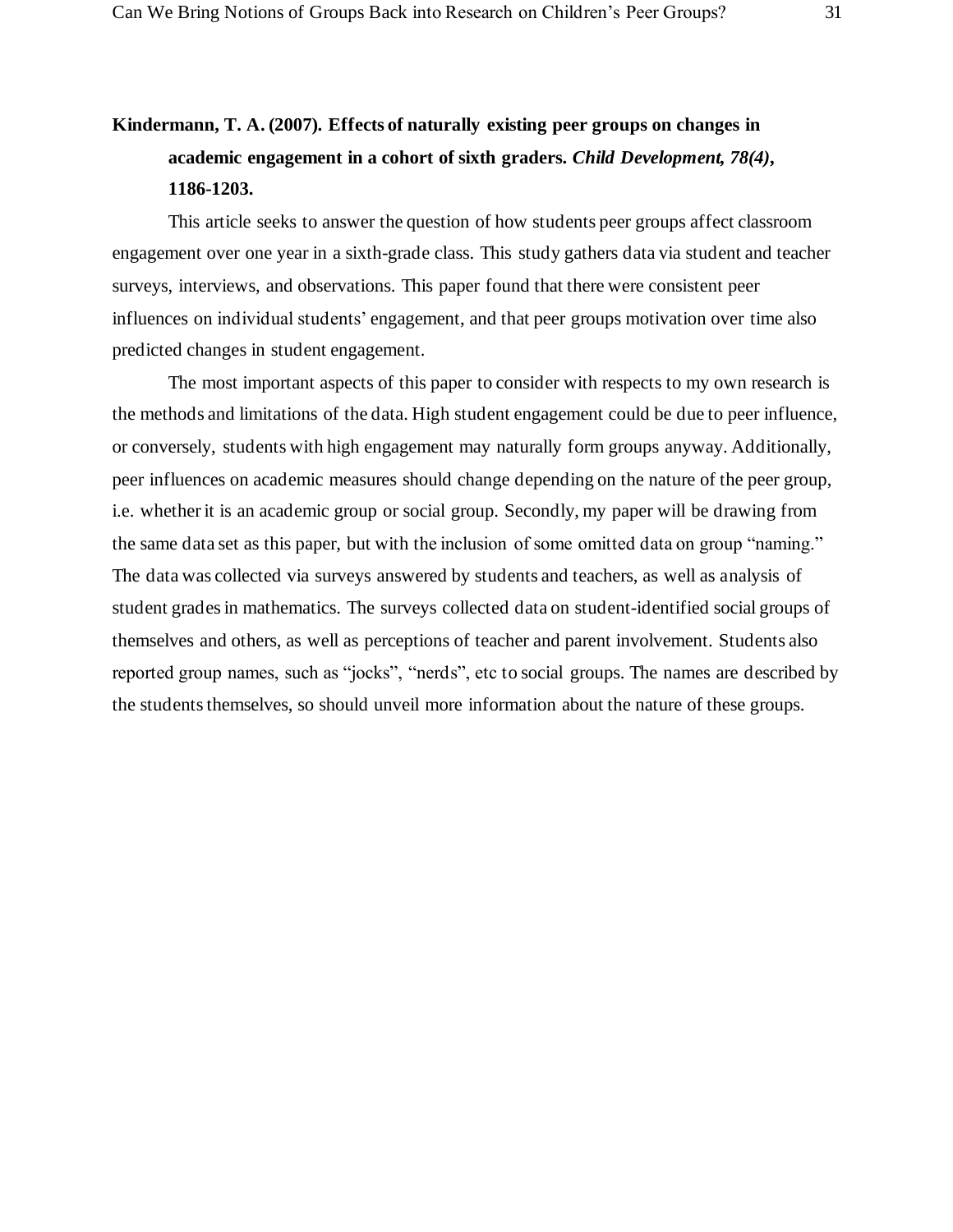### **Michell, Lynn. (1997). Loud, sad or bad: young people's perceptions of peer groups and smoking.** *Health Education Research, 12(1)***, 1–14**

This study sought to understand how peer influences and peer groups affected smoking habits of 11-13 year olds in Scotland. The study used a series of focus groups, one on one interviews, and questionnaires, which helped uncover distinct groups which fell into a hierarchy of popularity. Top Girls, driven by status and fashion smoked a lot to maintain their image as sophisticated and sexy. Top Boys, while as popular as Top Girls did not smoke as the priority of this group was not to attract girls and maintain popularity, but was to remain fit enough to engage in sports. Middle groups, which were neither popular nor rejected, comprised mostly of do-gooders, academically-minded students. They didn't smoke and in fact were repulsed by the idea: they felt no inclination to smoke as a means to gain popularity. However, at the bottom of the pecking order, low status groups comprising of socially-rejected students and troublemakers smoked quite regularly. Socially rejected students were trying to gain status, which troublemakers operated more outside of the pecking order smoked as a part of the rebellious lifestyle. Loners were the final group recognized by the study and were found not to smoke at all, likely due to their inclination to go against the grain or to engage in unconventional activities and therefore feeling to pressure to smoke for popularity.

While this study did focus mainly on how social crowds influenced a student's likelihood to smoke, it did reveal something about how the intentions of crowds influence student behavior. When popularity became a value of the group, it pressured its members to participate in unhealthy behavior. For the purposes of my thesis, when trying to make sense of how groups are named by insiders and outsiders of those groups, the intentions, morals, and culture of the groups may be an important factor. Clearly these groups operate with their own self-negotiated rules, and these rules make tangible impacts on its members.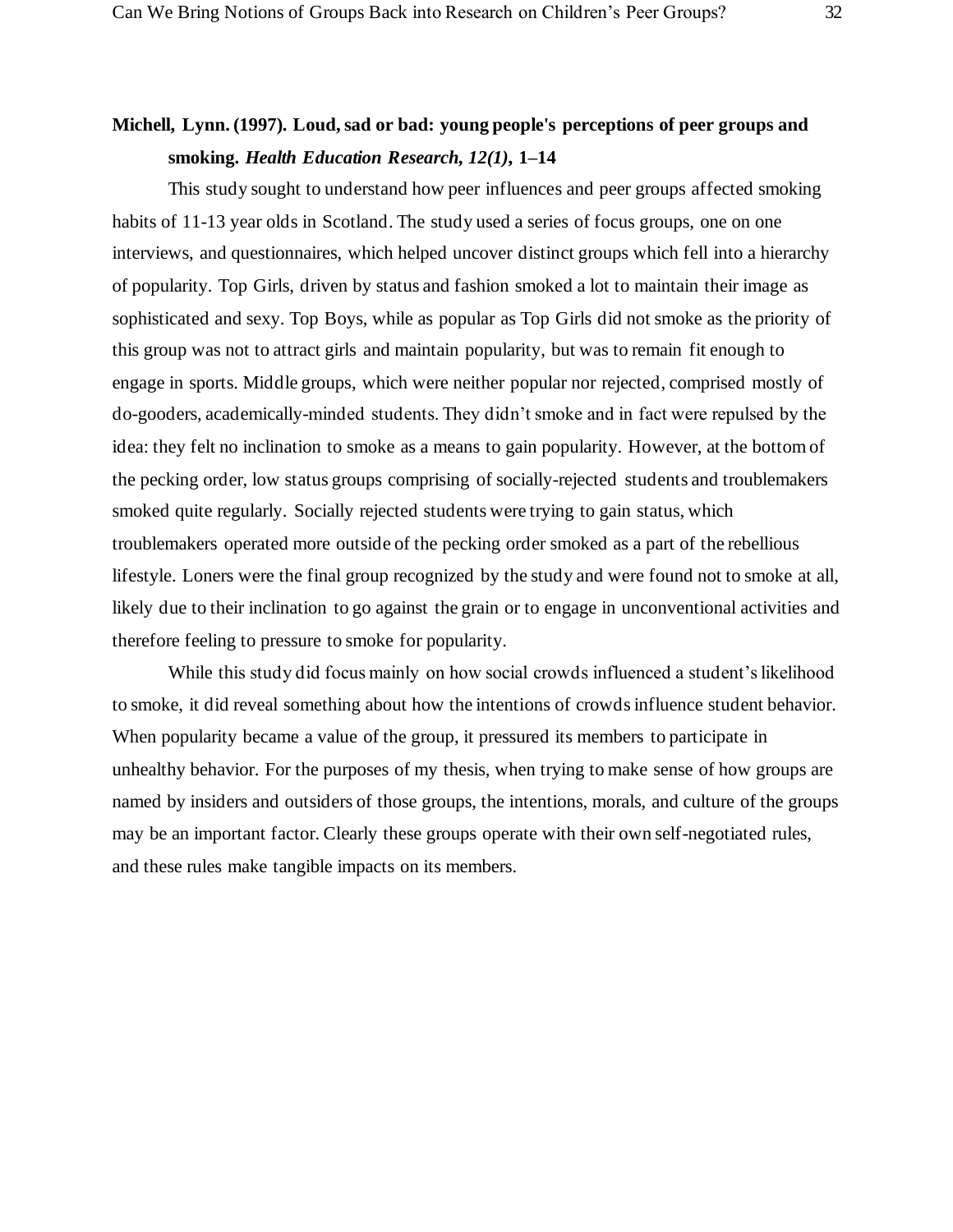### **Prinstein, M. J. and La Greca, A. M. (2002), Peer Crowd Affiliation and Internalizing Distress in Childhood and Adolescence: A Longitudinal Follow‐Back Study.** *Journal of Research on Adolescence, 12***, 325-351.**

This longitudinal study followed 246 youths from middle school to high school, and attempted to find correlations between peer crowd identification and reported self concept, self esteem, depression, anxiety, and loneliness. The study identified five peer crowds, consistent with other studies on peer crowds: Populars, Jocks, Burnouts, Brains, Non-conformists, as well as Average. Through self-report measures and peer-report measures partnered with questionnaires about the above measures, the youths were samples at two time points (preteen and adolescent). The results showed that adolescent peer crowd affiliation was, in some way, correlated to self-concept and internalized distress. Adolescents self-identified stronger aptitudes depending on their peer crowd affiliation (jocks found themselves stronger in athletics, brains in academics, etc). Additionally, most crowds found a decrease in internalized distress (anxiety, depression, etc) over time, with the exception of brains, who exhibited an increase over time.

While this study could not identify a causal relationship between peer crowd affiliation and internalized distress, they could identify a relationship with a certain "type" of crowd and increasing distress. Additionally, this study is one of the few that attempts to find a relationship between crowds and internal distress, which makes it a useful paper to add to the growing literature on peer crowds. Internal distress is an important aspect of pre-teen and adolescent life, and may provide some pointers for at-risk groups for depression/anxiety. Additionally, this paper provided an excellent introductory section, which gives a lot of information about the existing literature on peer crowds.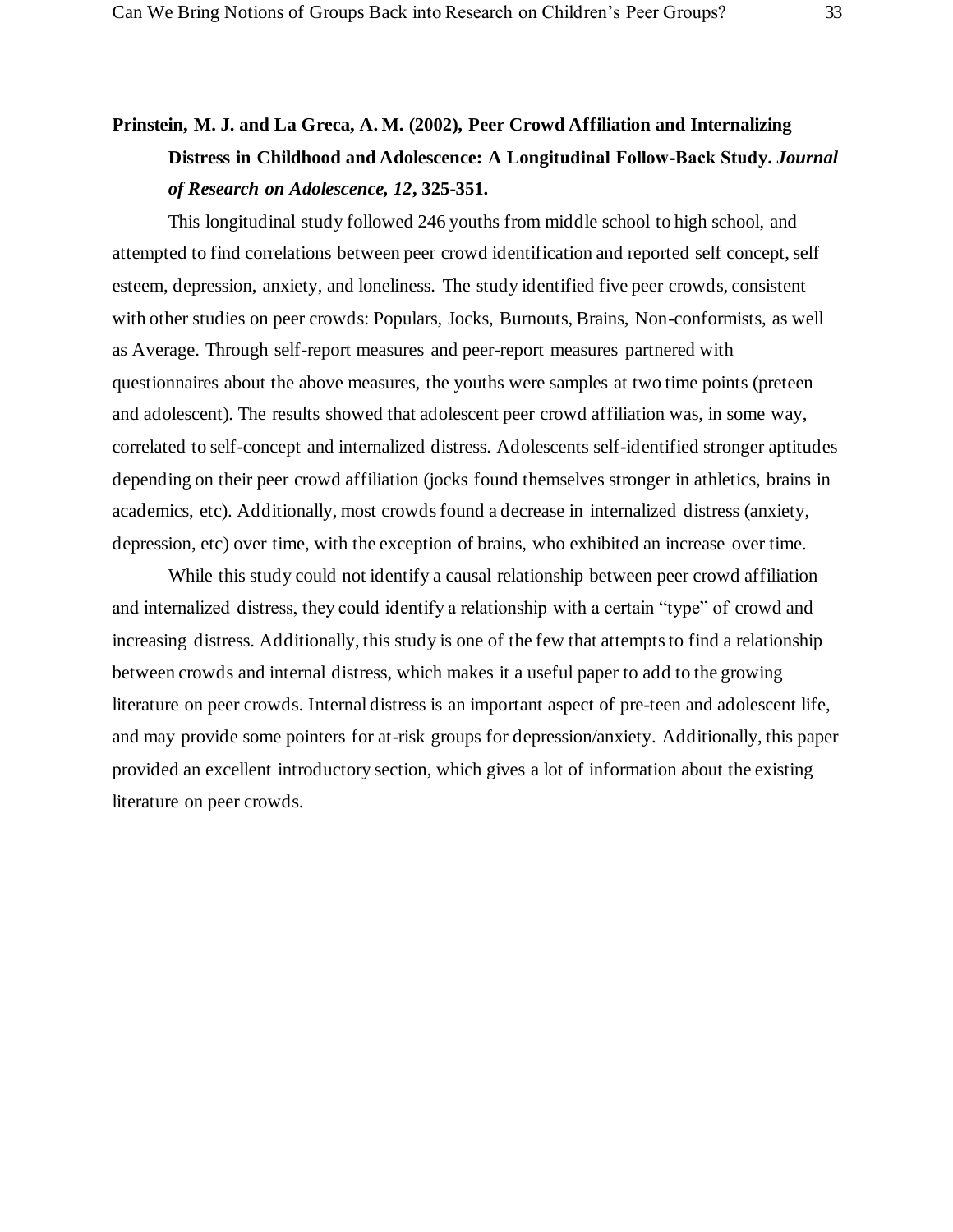### **Sherif, M., & Sherif, C. W. (1967). Group Processes and Collective Interaction in Delinquent Activities.** *Journal of Research in Crime and Delinquency, 4(1)***, 43–62.**

This article is a collection and review of then-current theory and literature on the nature of social groups and their influence on boys' delinquent behavior. The article begins by reviewing why groups form, saying that adolescents developmentally rely more on peers than adults to negotiate their changing status from child to adult, and that group membership is important for this process. Sherif and Sherif posit that groups do not necessarily produce delinquent behavior in adolescents, though many theorists of the time believed that to be so. Additionally, Sherif and Sherif also outline the ways in which delinquent or non-delinquent adolescent groups are not dependent on social class as it was once thought, and in fact, regardless of class, groups encouraged or discouraged delinquent behavior based on group-negotiated norms and current environmental influences.

This article, despite being outdated, reveals a lot about the changing ways in which researchers looked at youth crowds and dealt with groups deemed "delinquent." Additionally, the importance of reputation, membership, and belonging have been identified by developmental researchers for a long time, though the literature on social crowds has only been around for a few decades. Sherif and Sherif were importance theorists for the development of a charitable and honest look at adolescent group behavior and its promotion (or lack thereof) of delinquent behavior.